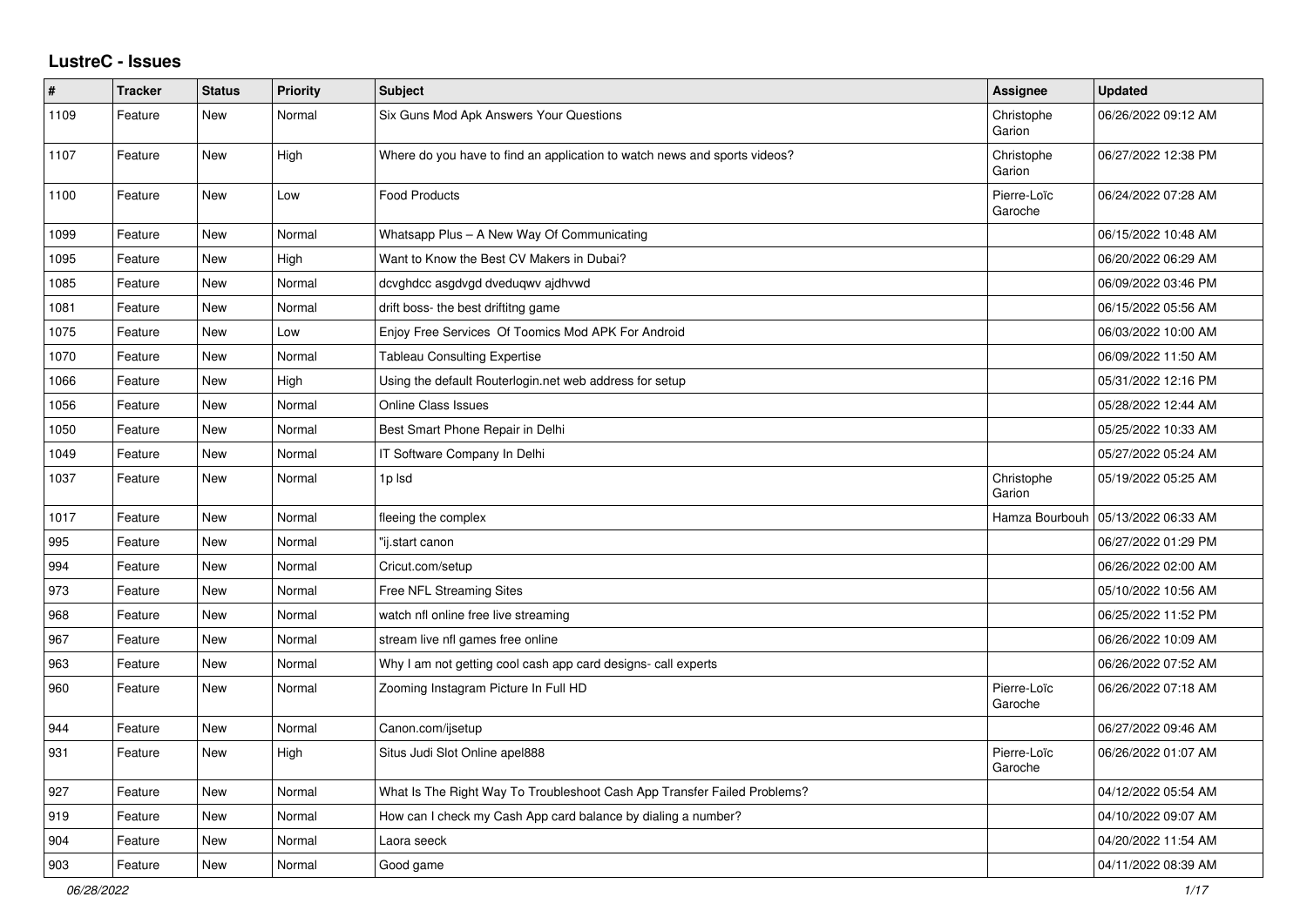| $\vert$ # | Tracker | <b>Status</b> | <b>Priority</b> | Subject                                                  | Assignee               | <b>Updated</b>      |
|-----------|---------|---------------|-----------------|----------------------------------------------------------|------------------------|---------------------|
| 902       | Feature | <b>New</b>    | Normal          | salo717                                                  |                        | 05/18/2022 10:35 AM |
| 901       | Feature | <b>New</b>    | Normal          | good game ever                                           |                        | 06/26/2022 06:25 PM |
| 900       | Feature | New           | Normal          | good game ever                                           |                        | 04/02/2022 11:59 AM |
| 899       | Feature | New           | Normal          | Application of Optical Fiber Gyroscope                   | Christophe<br>Garion   | 04/02/2022 11:23 AM |
| 896       | Feature | <b>New</b>    | Normal          | Application of North Finder in Mining Industry           | Xavier Thirioux        | 04/01/2022 09:49 AM |
| 894       | Feature | <b>New</b>    | Normal          | Need phd dissertation help in UK                         |                        | 05/30/2022 12:29 PM |
| 879       | Feature | New           | Normal          | Best Garage Door Repair in Massachusetts                 |                        | 04/01/2022 09:16 AM |
| 877       | Feature | <b>New</b>    | Normal          | <b>Exness Broker Review</b>                              |                        | 04/01/2022 09:12 AM |
| 868       | Feature | <b>New</b>    | Normal          | What Is the Role of a Graphic Designer?                  | Pierre-Loïc<br>Garoche | 04/01/2022 09:12 AM |
| 866       | Feature | New           | Normal          | Northern Ireland Dissertation Writing Service            | Pierre-Loïc<br>Garoche | 04/01/2022 09:12 AM |
| 861       | Feature | <b>New</b>    | Low             | <b>Understanding Situational Depression</b>              | Pierre-Loïc<br>Garoche | 04/01/2022 09:12 AM |
| 848       | Feature | New           | Normal          | <b>Online Classes Assistance</b>                         |                        | 04/01/2022 08:57 AM |
| 847       | Feature | New           | Normal          | Canon.com/ijsetup                                        |                        | 04/01/2022 09:08 AM |
| 846       | Feature | <b>New</b>    | Normal          | ij.start canon                                           |                        | 04/01/2022 08:58 AM |
| 845       | Feature | New           | Normal          | canon.com/ijsetup                                        |                        | 04/01/2022 08:58 AM |
| 824       | Feature | New           | Normal          | How to watch Fox News on my Smart TV or similar devices? | Pierre-Loïc<br>Garoche | 06/27/2022 08:32 PM |
| 823       | Feature | <b>New</b>    | Normal          | How much does Disney Plus cost?                          | Pierre-Loïc<br>Garoche | 06/27/2022 04:05 AM |
| 813       | Feature | New           | Normal          | Canon.com/ijsetup                                        |                        | 05/25/2022 08:27 AM |
| 812       | Feature | New           | Normal          | canon.com/ijsetup                                        |                        | 06/27/2022 01:21 PM |
| 810       | Feature | <b>New</b>    | Normal          | how to remove viruses from a phone                       |                        | 06/26/2022 06:05 PM |
| 806       | Feature | New           | Normal          | Go everywhere thanks to mapquest driving directions      |                        | 06/27/2022 02:39 AM |
| 803       | Feature | New           | High            | Ketamine Online Store                                    | Pierre-Loïc<br>Garoche | 06/27/2022 11:48 PM |
| 794       | Feature | <b>New</b>    | Normal          | Safe place to buy fifa coins                             |                        | 06/26/2022 06:07 PM |
| 793       | Feature | New           | Urgent          | Where can I find cheap FIFA coins?                       | Pierre-Loïc<br>Garoche | 06/25/2022 05:05 AM |
| 779       | Feature | New           | Normal          | Latest Whatsapp groups for Teens                         | Pierre-Loïc<br>Garoche | 06/27/2022 08:15 PM |
| 756       | Feature | New           | Normal          | Your one-stop destination for the thesis writing service |                        | 06/27/2022 05:46 PM |
| 740       | Feature | New           | Normal          | Online Thesis Help USA                                   |                        | 06/27/2022 03:19 AM |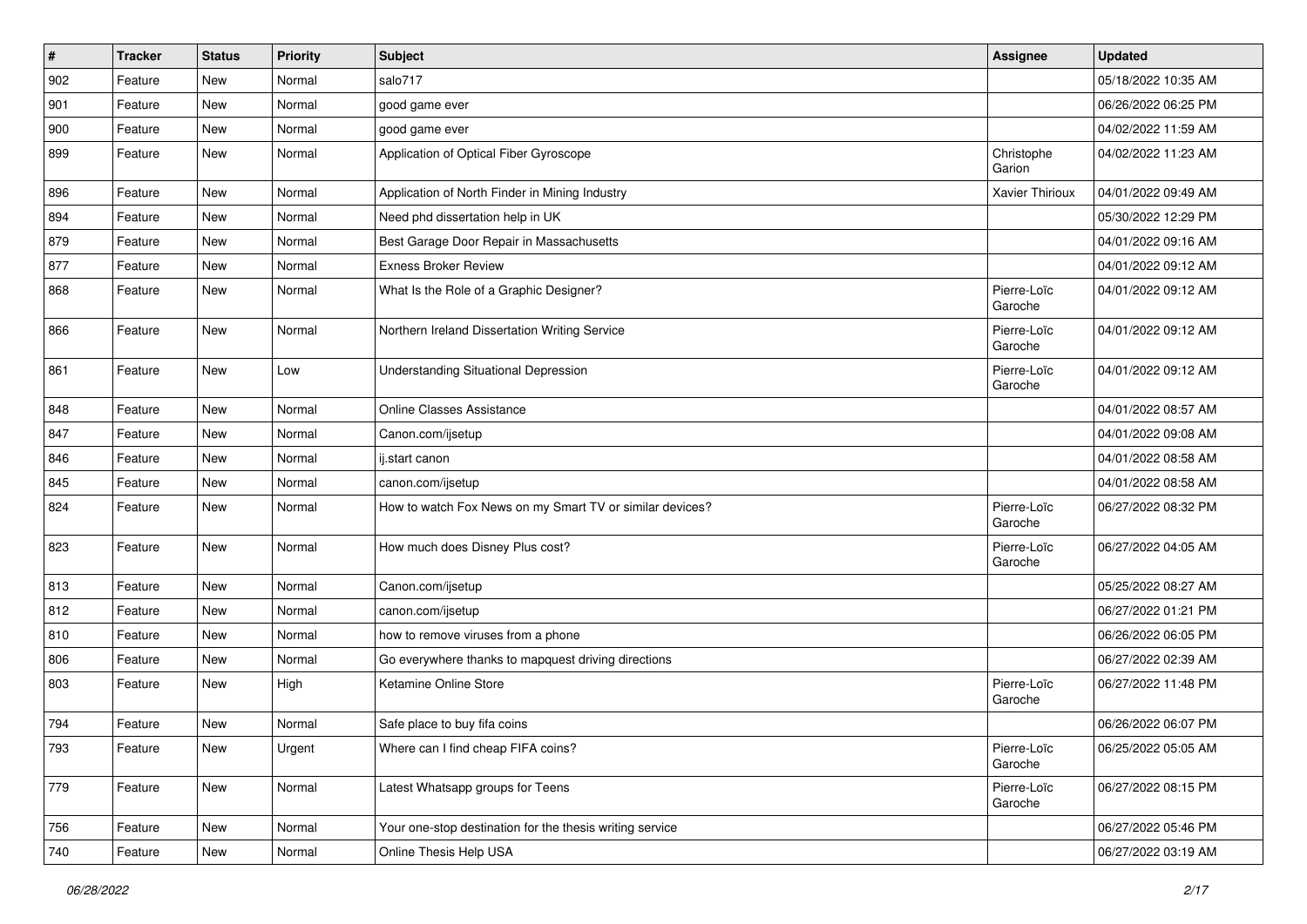| $\vert$ # | <b>Tracker</b> | <b>Status</b> | <b>Priority</b> | <b>Subject</b>                                                            | Assignee               | <b>Updated</b>      |
|-----------|----------------|---------------|-----------------|---------------------------------------------------------------------------|------------------------|---------------------|
| 725       | Feature        | New           | Normal          | What are memo writing services design                                     |                        | 06/24/2022 06:24 AM |
| 698       | Feature        | <b>New</b>    | Normal          | Connect with cash app representative to ask about cash app flip scam      |                        | 06/26/2022 11:24 AM |
| 693       | Feature        | New           | Normal          | How To Get My Money Back From The Cash App To Your Wallet?                |                        | 06/27/2022 01:31 AM |
| 683       | Feature        | <b>New</b>    | Normal          | Game creation                                                             |                        | 06/27/2022 08:39 AM |
| 681       | Feature        | New           | High            | <b>Online Class</b>                                                       |                        | 06/27/2022 07:20 AM |
| 680       | Feature        | New           | Normal          | Word Jewels 2                                                             |                        | 06/27/2022 09:55 PM |
| 669       | Feature        | New           | Normal          | Nursing Assignment Help                                                   |                        | 06/27/2022 06:12 AM |
| 665       | Feature        | New           | Normal          | Look for a dedicated help with finance assignment                         |                        | 06/27/2022 11:10 PM |
| 654       | Feature        | New           | Normal          | <b>Peach Health Benefits</b>                                              |                        | 06/27/2022 03:56 PM |
| 649       | Feature        | New           | Normal          | Pear Health Benefits                                                      |                        | 06/26/2022 02:53 PM |
| 648       | Feature        | New           | Normal          | <b>Plum Health Benefits</b>                                               |                        | 06/27/2022 12:54 AM |
| 647       | Feature        | New           | Normal          | <b>Cranberry Health Benefits</b>                                          |                        | 06/26/2022 09:45 PM |
| 646       | Feature        | New           | Normal          | Collaborative Research Group                                              |                        | 06/27/2022 04:01 AM |
| 637       | Feature        | New           | Normal          | Why do the Outlook rules not work in my account?                          |                        | 06/27/2022 09:51 AM |
| 611       | Feature        | <b>New</b>    | Normal          | Buy All Modafinil & Armodafinil Tablets @Buy Modafinil US                 |                        | 06/27/2022 01:12 AM |
| 610       | Feature        | New           | Normal          | CheapestMedsShop 100% Safe Medicines Online in USA UK & AUS.              |                        | 06/26/2022 04:35 PM |
| 608       | Feature        | New           | Normal          | How To Do Hotmail Password Reset Without Phone Number?                    |                        | 04/01/2022 09:22 AM |
| 606       | Feature        | New           | Normal          | Play unblocked cookie crush 3                                             | Pierre-Loïc<br>Garoche | 06/27/2022 08:45 AM |
| 605       | Feature        | New           | Normal          | What will the future of logo design be like?                              |                        | 06/26/2022 08:25 PM |
| 594       | Feature        | New           | Normal          | How does research proposal help online make it easy for me?               |                        | 06/27/2022 03:34 PM |
| 578       | Feature        | New           | High            | Derrick Gore                                                              | Pierre-Loïc<br>Garoche | 06/26/2022 08:32 AM |
| 575       | Feature        | New           | Low             | cheap jordan replicas for sale                                            | Pierre-Loïc<br>Garoche | 06/27/2022 09:21 AM |
| 572       | Feature        | <b>New</b>    | Normal          | New features of WhatsApp Plus on Android phones                           | Pierre-Loïc<br>Garoche | 06/27/2022 11:22 PM |
| 558       | Feature        | New           | Normal          | <b>Stunning Classic Sofas</b>                                             |                        | 06/27/2022 04:44 PM |
| 557       | Feature        | <b>New</b>    | Normal          | <b>Business Law Assignment Help</b>                                       |                        | 06/27/2022 08:31 PM |
| 552       | Feature        | <b>New</b>    | Normal          | Radio rfm and the benefits of radio rfm                                   |                        | 06/27/2022 01:44 PM |
| 546       | Feature        | New           | Normal          | Quickbooks Error                                                          |                        | 06/27/2022 03:44 PM |
| 545       | Feature        | New           | Normal          | Best Canvas Print Company                                                 |                        | 06/26/2022 10:28 PM |
| 543       | Feature        | New           | Normal          | Get tech assistance with customer support on ATT Yahoo email login issue. |                        | 06/24/2022 05:08 PM |
| 527       | Feature        | New           | Normal          | My Teachers                                                               |                        | 06/28/2022 12:43 AM |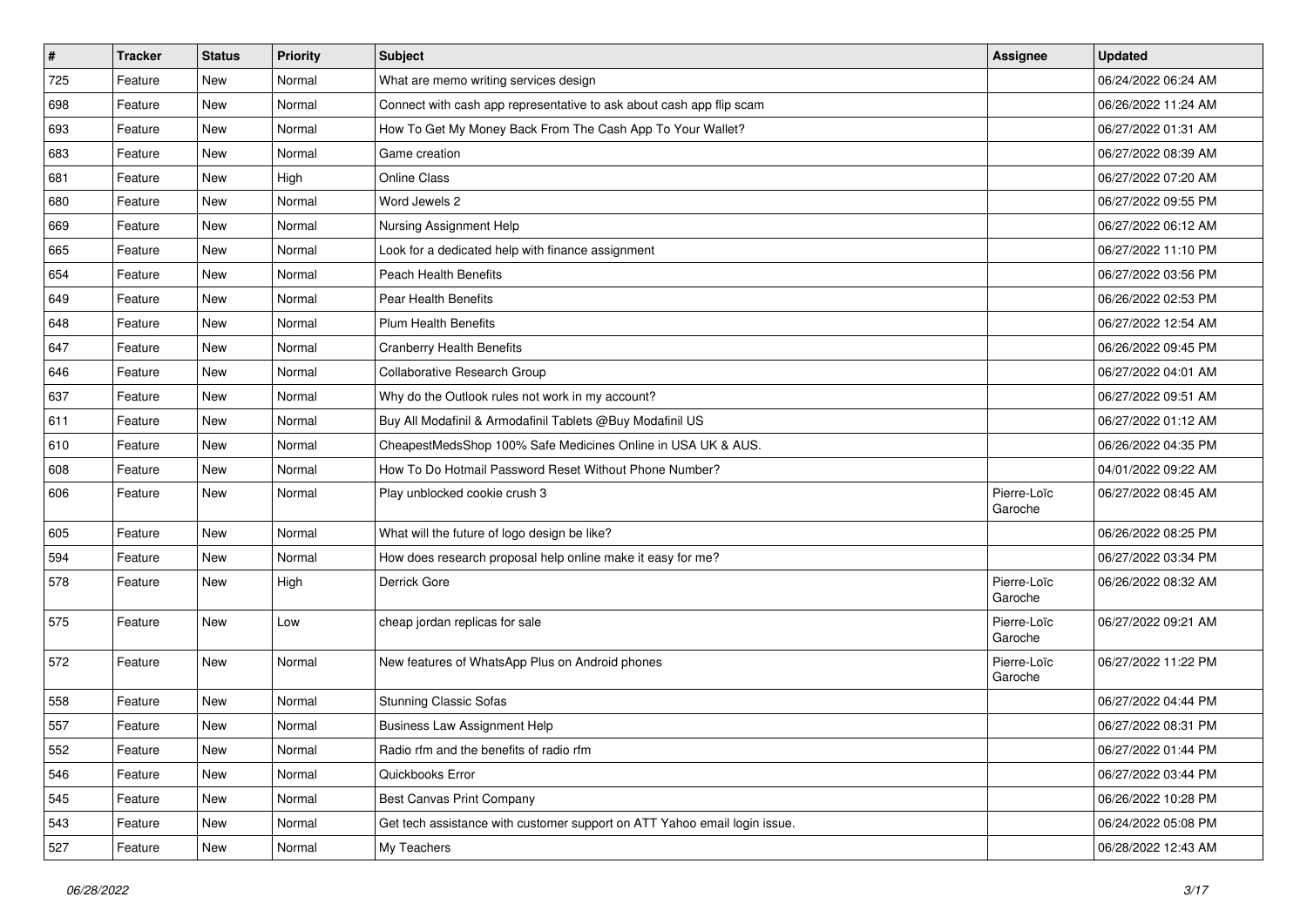| $\vert$ # | <b>Tracker</b> | <b>Status</b> | <b>Priority</b> | <b>Subject</b>                                                  | Assignee               | <b>Updated</b>      |
|-----------|----------------|---------------|-----------------|-----------------------------------------------------------------|------------------------|---------------------|
| 522       | Feature        | New           | Normal          | Can You Check App Limits, If Cash app won't let me send money?  |                        | 06/27/2022 01:06 AM |
| 521       | Feature        | New           | Normal          | Check out the Cash app Card balance for an overdraft.           | Pierre-Loïc<br>Garoche | 06/26/2022 04:22 AM |
| 511       | Feature        | New           | Normal          | Fashion                                                         | Anonymous              | 06/27/2022 12:17 AM |
| 510       | Feature        | <b>New</b>    | Normal          | Fashion                                                         | Anonymous              | 06/26/2022 01:11 PM |
| 509       | Feature        | New           | Normal          | Fashion                                                         | Anonymous              | 06/27/2022 06:39 PM |
| 499       | Feature        | New           | Normal          | Discover The Premium Features Of Spotify Mod Apk                |                        | 06/27/2022 06:24 PM |
| 493       | Feature        | New           | High            | chainsaw dance                                                  |                        | 06/27/2022 09:01 PM |
| 491       | Feature        | New           | Normal          | Automatically download and paste Reddit wallpapers into Windows |                        | 06/27/2022 02:22 PM |
| 478       | Feature        | <b>New</b>    | Normal          | Is it safe to install third-party WhatsApp GB?                  |                        | 06/27/2022 10:37 PM |
| 476       | Feature        | New           | High            | <b>American Airlines Reservations</b>                           |                        | 06/26/2022 04:14 AM |
| 281       | Feature        | New           | Normal          | what are the types of Ringtones?                                | Anonymous              | 06/27/2022 09:41 PM |
| 277       | Feature        | New           | Normal          | Nike Dunks Replica                                              |                        | 04/01/2022 08:19 AM |
| 276       | Feature        | <b>New</b>    | Normal          | Nike Dunks Replica                                              |                        | 04/01/2022 08:19 AM |
| 272       | Feature        | <b>New</b>    | Normal          | Fashion                                                         |                        | 06/27/2022 03:53 PM |
| 271       | Feature        | New           | Normal          | Fashion                                                         |                        | 06/27/2022 02:07 AM |
| 263       | Feature        | New           | Normal          | Wrecked Car Is Nothing But A Worthless                          | Pierre-Loïc<br>Garoche | 06/27/2022 12:37 PM |
| 255       | Feature        | New           | Normal          | best doctor for psoriasis                                       |                        | 06/28/2022 12:37 AM |
| 254       | Feature        | New           | Normal          | best ayurvedic treatment for psoriasis                          |                        | 04/01/2022 08:13 AM |
| 243       | Feature        | New           | Normal          | Reconstruir la pandilla de la mafia en Gangstar Vegas MOD APK   |                        | 06/27/2022 07:53 PM |
| 242       | Feature        | New           | Normal          | Descripción de Torque Pro MOD APK para Android                  |                        | 06/27/2022 10:06 AM |
| 241       | Feature        | New           | Normal          | How to get a complete solution of Big Ideas Math Answers?       |                        | 04/01/2022 08:15 AM |
| 240       | Feature        | New           | Normal          | Juego interesante de Dragon Ball Legends MOD APK                |                        | 06/25/2022 12:21 AM |
| 237       | Feature        | New           | Normal          | HP Printer Assistant Software   Download & Install HP Assistant |                        | 06/28/2022 12:27 AM |
| 229       | Feature        | New           | Normal          | How To Delete Cash App Account? - Check Out the Steps In Detail |                        | 05/01/2022 09:06 PM |
| 224       | Feature        | New           | Normal          | Instant Personal Loan                                           | Pierre-Loïc<br>Garoche | 06/26/2022 11:33 PM |
| 220       | Feature        | New           | Normal          | essay writing services                                          |                        | 06/26/2022 04:55 PM |
| 216       | Feature        | New           | High            | Barry Keoghan                                                   | Pierre-Loïc<br>Garoche | 06/27/2022 03:26 PM |
| 214       | Feature        | New           | Normal          | Five Christmas Apps For Apple Users                             |                        | 06/27/2022 05:41 PM |
| 212       | Feature        | New           | Normal          | How good is the market for gaming mobile apps at the moment?    |                        | 05/17/2022 11:09 AM |
| 207       | Feature        | New           | Low             | real estate lead conversion                                     |                        | 06/27/2022 01:02 AM |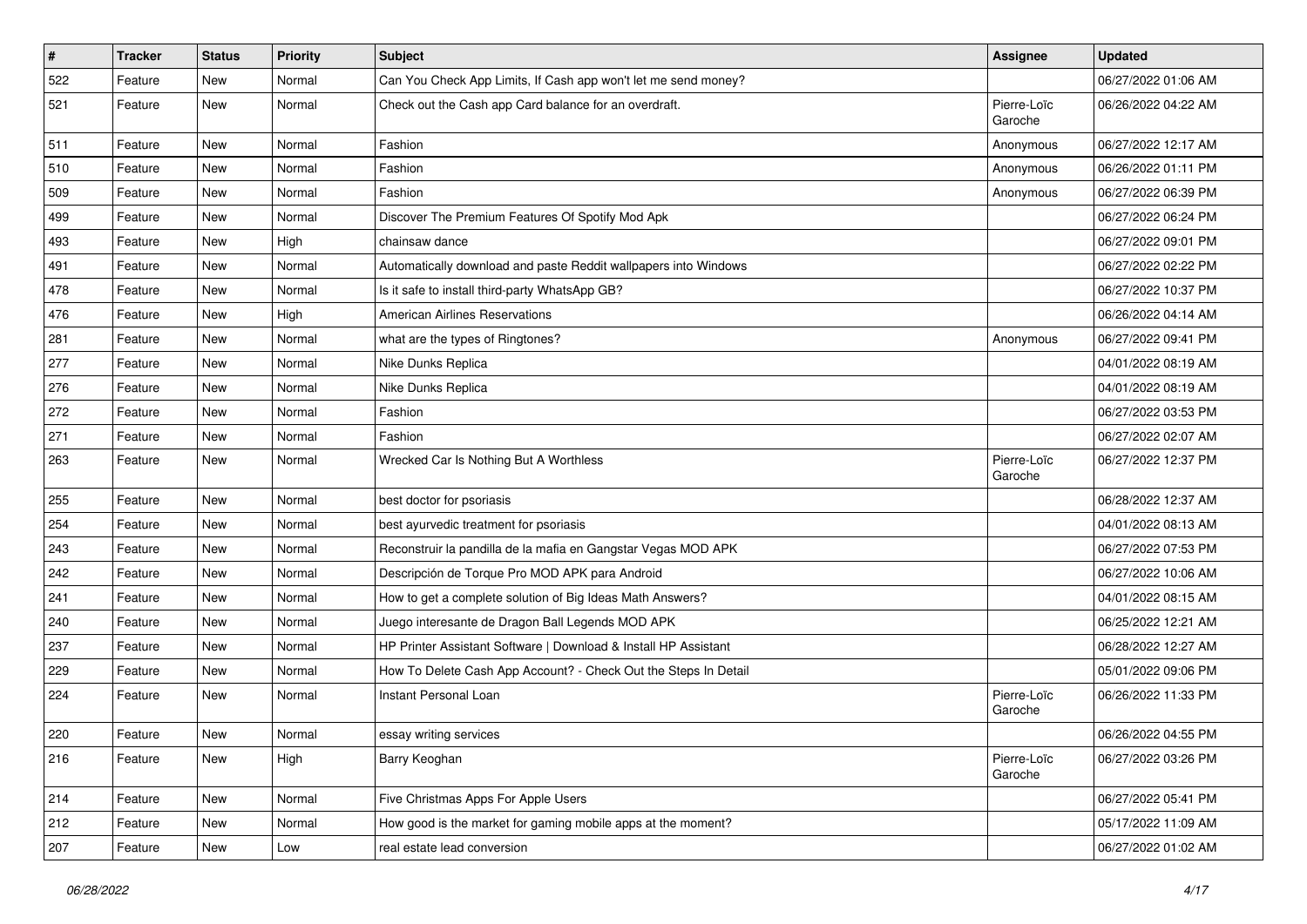| $\vert$ # | Tracker    | <b>Status</b> | <b>Priority</b> | Subject                                                                                                 | <b>Assignee</b>        | <b>Updated</b>      |
|-----------|------------|---------------|-----------------|---------------------------------------------------------------------------------------------------------|------------------------|---------------------|
| 204       | Feature    | New           | Normal          | New Car Tyres                                                                                           |                        | 04/01/2022 08:40 AM |
| 186       | Feature    | <b>New</b>    | Normal          | homoeobazaar                                                                                            |                        | 04/01/2022 08:40 AM |
| 180       | Feature    | New           | Normal          | homoeobazaar                                                                                            |                        | 06/27/2022 07:51 PM |
| 177       | Feature    | New           | Normal          | HD lace silky straight human hair wig                                                                   |                        | 04/01/2022 08:41 AM |
| 175       | Feature    | <b>New</b>    | Normal          | All About Cash App Transfer Fail Problems                                                               |                        | 06/27/2022 05:44 PM |
| 174       | Feature    | New           | Normal          | Digital Marketing Philadelphia                                                                          |                        | 06/23/2022 07:06 AM |
| 173       | Feature    | New           | Normal          | private limited company registration                                                                    |                        | 06/27/2022 04:47 AM |
| 172       | Feature    | New           | Normal          | pgdm colleges in bangalore                                                                              |                        | 06/23/2022 10:47 PM |
| 171       | Feature    | <b>New</b>    | Normal          | loan management system                                                                                  |                        | 06/27/2022 03:18 AM |
| 170       | Feature    | <b>New</b>    | Normal          | top mba colleges in bangalore                                                                           |                        | 06/26/2022 05:46 PM |
| 151       | Feature    | New           | Normal          | Law Essay Writing Service - Assignments Planet                                                          |                        | 06/26/2022 05:42 PM |
| 142       | Feature    | New           | Normal          | About ashimary hair                                                                                     |                        | 06/26/2022 09:07 AM |
| 141       | Feature    | New           | Normal          | Something about jerry curly                                                                             |                        | 06/27/2022 06:04 PM |
| 127       | Feature    | New           | Normal          | replica af1                                                                                             |                        | 04/01/2022 07:55 AM |
| 126       | Feature    | <b>New</b>    | Normal          | Stussy Air Force 1 replica                                                                              |                        | 06/28/2022 12:39 AM |
| 63        | Feature    | New           | Normal          | Skip normalization step in mutation generation if it possible                                           | Pierre-Loïc<br>Garoche | 06/27/2022 04:16 PM |
| 1128      | Bug        | <b>New</b>    | Normal          | cvjvfbdi                                                                                                | Hamza Bourbouh         | 06/27/2022 01:52 PM |
| 1127      | <b>Bug</b> | New           | Normal          | Is there any support to find Google Feud answers?                                                       |                        | 06/27/2022 04:27 AM |
| 1126      | <b>Bug</b> | New           | Normal          | 1PLSD                                                                                                   |                        | 06/25/2022 09:36 AM |
| 1125      | Bug        | New           | Normal          | What is Wordscapes?                                                                                     |                        | 06/24/2022 09:05 AM |
| 1124      | <b>Bug</b> | <b>New</b>    | Normal          | Cookie clicker unblocked                                                                                |                        | 06/24/2022 05:14 AM |
| 1123      | Bug        | <b>New</b>    | Normal          | Where To Watch FIFA World Cup 2022                                                                      |                        | 06/24/2022 03:51 AM |
| 1122      | <b>Bug</b> | New           | Normal          | Count the number of words on the Microsoft Word application in the phone                                |                        | 06/23/2022 04:19 AM |
| 1121      | <b>Bug</b> | New           | Normal          | LustreC do not run                                                                                      |                        | 06/22/2022 08:43 AM |
| 1120      | <b>Bug</b> | New           | Normal          | Summary of 5 best coloring apps on phones                                                               |                        | 06/26/2022 11:32 AM |
| 1119      | Bug        | New           | Normal          | Klondike Solitaire                                                                                      |                        | 06/27/2022 03:00 PM |
| 1118      | <b>Bug</b> | New           | Normal          | Gameplay Minecraft                                                                                      |                        | 06/27/2022 10:33 AM |
| 1117      | <b>Bug</b> | New           | Normal          | Equal Words - Word search game for PC and Windows Phone                                                 |                        | 06/27/2022 02:12 AM |
| 1116      | Bug        | New           | Normal          | ipTV smarts pro                                                                                         |                        | 06/26/2022 05:34 PM |
| 1115      | <b>Bug</b> | New           | Normal          | How to access your saved favorite Tiktok                                                                |                        | 06/26/2022 12:01 PM |
| 1114      | <b>Bug</b> | New           | Normal          | To control the car, all you must do is click to go left or right and release the button to go straight. |                        | 06/25/2022 10:15 PM |
| 1113      | <b>Bug</b> | New           | Normal          | Press the button to control your car                                                                    |                        | 06/20/2022 12:09 PM |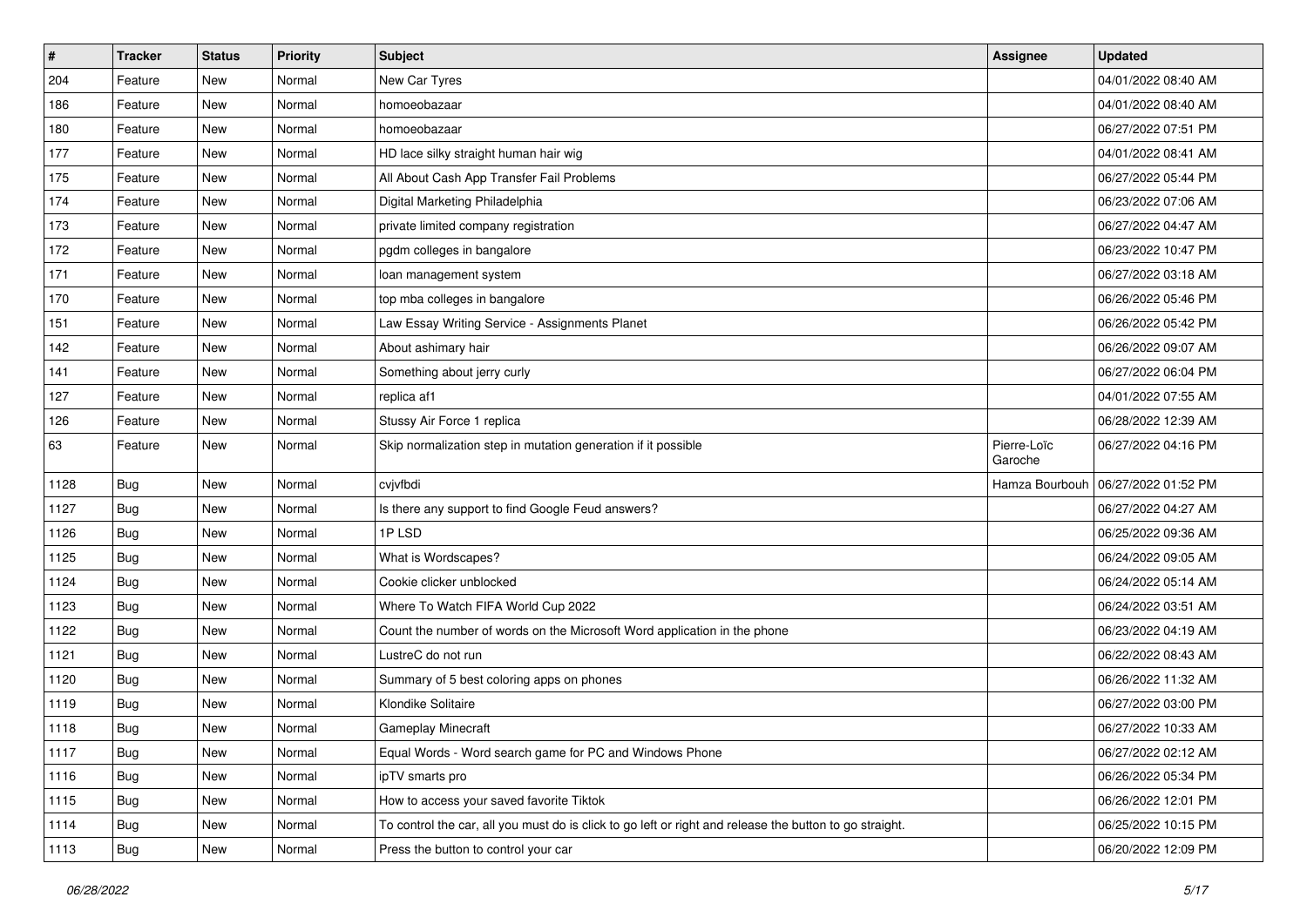| $\vert$ # | <b>Tracker</b> | <b>Status</b> | Priority  | <b>Subject</b>                                                                                                                                           | Assignee               | <b>Updated</b>      |
|-----------|----------------|---------------|-----------|----------------------------------------------------------------------------------------------------------------------------------------------------------|------------------------|---------------------|
| 1112      | <b>Bug</b>     | New           | Normal    | What Cash App Policy Says If Random Person Sent Me Money On Cash App?                                                                                    |                        | 06/27/2022 02:39 AM |
| 1111      | <b>Bug</b>     | New           | Normal    | LOLBeans is a fun battle royale game where you race with other players while avoiding obstacles. Reach the<br>end of the course in competitive gameplay! |                        | 06/26/2022 09:17 AM |
| 1110      | Bug            | <b>New</b>    | Normal    | Six Guns Mod Apk Answers Your Questions                                                                                                                  | Pierre-Loïc<br>Garoche | 06/20/2022 04:42 AM |
| 1108      | Bug            | <b>New</b>    | Normal    | Six Guns Mod Apk Answers Your Questions                                                                                                                  |                        | 06/26/2022 06:26 PM |
| 1106      | Bug            | <b>New</b>    | Normal    | How Do I Get Cash App ++ Without Confronting Any Technical Glitches?                                                                                     |                        | 06/25/2022 09:53 PM |
| 1105      | Bug            | <b>New</b>    | High      | What is Mahjong online?                                                                                                                                  |                        | 06/23/2022 04:02 PM |
| 1104      | <b>Bug</b>     | New           | Normal    | Idle game fix bug                                                                                                                                        |                        | 06/26/2022 06:52 PM |
| 1103      | <b>Bug</b>     | New           | Normal    | Idle game fix bug                                                                                                                                        |                        | 06/25/2022 09:08 PM |
| 1102      | Bug            | <b>New</b>    | Normal    | Charlottesville Travel Guide?                                                                                                                            |                        | 06/26/2022 07:44 AM |
| 1101      | Bug            | <b>New</b>    | Normal    | How to Delete Cash App History at once?                                                                                                                  |                        | 06/27/2022 01:33 PM |
| 1098      | Bug            | <b>New</b>    | Normal    | Life of a Fisherman                                                                                                                                      |                        | 06/26/2022 05:16 PM |
| 1097      | Bug            | New           | Normal    | Race and experience new life.                                                                                                                            |                        | 06/26/2022 04:22 PM |
| 1096      | <b>Bug</b>     | <b>New</b>    | Normal    | Race and experience new life.                                                                                                                            |                        | 06/26/2022 06:07 PM |
| 1094      | Bug            | <b>New</b>    | Normal    | What time does direct deposit hit Cash App?                                                                                                              |                        | 06/14/2022 03:27 PM |
| 1093      | <b>Bug</b>     | New           | Normal    | Uniswap Exchange                                                                                                                                         | Christophe<br>Garion   | 06/14/2022 11:55 AM |
| 1092      | Bug            | <b>New</b>    | Normal    | Ellison Estate Vineyard                                                                                                                                  |                        | 06/20/2022 12:03 PM |
| 1091      | Bug            | <b>New</b>    | Normal    | Find family fun indoors and outdoors in the Jungfrau Region                                                                                              |                        | 06/14/2022 09:33 AM |
| 1090      | Bug            | <b>New</b>    | Normal    | Pay Someone To Do My Assignment                                                                                                                          |                        | 06/11/2022 03:15 PM |
| 1089      | <b>Bug</b>     | New           | Normal    | Pay Someone To Do My Assignment                                                                                                                          |                        | 06/15/2022 04:44 AM |
| 1088      | Bug            | New           | Normal    | Health And Fitness Tips 2022                                                                                                                             | Pierre-Loïc<br>Garoche | 06/20/2022 06:42 AM |
| 1087      | Bug            | New           | Normal    | How do new writers start out?                                                                                                                            |                        | 06/10/2022 03:25 PM |
| 1086      | <b>Bug</b>     | New           | Immediate | <b>Composite Engineer</b>                                                                                                                                | Pierre-Loïc<br>Garoche | 06/10/2022 09:26 AM |
| 1084      | <b>Bug</b>     | <b>New</b>    | Normal    | <b>Trippie Redd</b>                                                                                                                                      |                        | 06/11/2022 09:05 AM |
| 1083      | <b>Bug</b>     | New           | Normal    | coin base review                                                                                                                                         |                        | 06/11/2022 09:13 AM |
| 1082      | <b>Bug</b>     | New           | Normal    | Reset chime bank password without phone number                                                                                                           |                        | 06/15/2022 11:56 AM |
| 1080      | Bug            | New           | Normal    | How to use Math Wallet   Nexo wallet   CoinTiger Exchange                                                                                                |                        | 06/15/2022 11:56 AM |
| 1079      | <b>Bug</b>     | New           | Normal    | How to get cheap psychology assignment?                                                                                                                  |                        | 06/15/2022 06:00 AM |
| 1078      | <b>Bug</b>     | New           | Normal    | What Bank Is Cash App On Plaid? Find Clarity And Assistance                                                                                              |                        | 06/15/2022 11:56 AM |
| 1077      | <b>Bug</b>     | New           | Normal    | Les excellentes façons d'utiliser ces images                                                                                                             |                        | 06/27/2022 04:52 PM |
| 1076      | <b>Bug</b>     | New           | Normal    | DedicatedHosting4u                                                                                                                                       |                        | 06/11/2022 09:15 AM |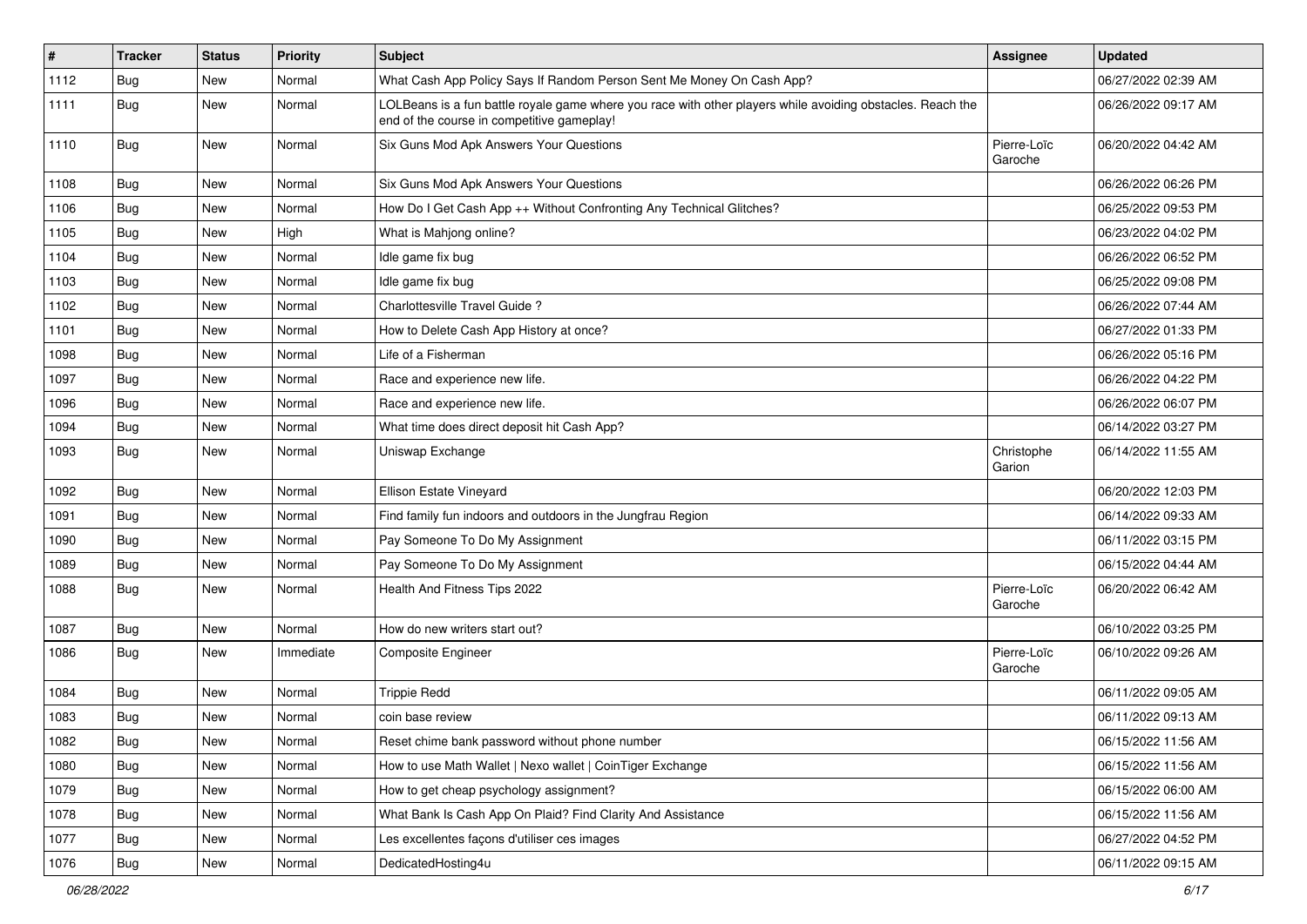| $\vert$ # | <b>Tracker</b> | <b>Status</b> | <b>Priority</b> | <b>Subject</b>                                                           | Assignee               | <b>Updated</b>      |
|-----------|----------------|---------------|-----------------|--------------------------------------------------------------------------|------------------------|---------------------|
| 1074      | <b>Bug</b>     | New           | Normal          | Dissertation writing help at economical rates!                           | Christophe<br>Garion   | 06/06/2022 04:48 PM |
| 1073      | <b>Bug</b>     | <b>New</b>    | Normal          | <b>Cricut Design Space</b>                                               |                        | 06/07/2022 09:34 PM |
| 1072      | <b>Bug</b>     | <b>New</b>    | Normal          | ij.start canon                                                           |                        | 06/21/2022 06:56 PM |
| 1071      | Bug            | <b>New</b>    | Normal          | Cinema HD Review - Cinemahdv2.net                                        |                        | 06/21/2022 06:54 PM |
| 1069      | <b>Bug</b>     | New           | Normal          | how to get cash app support phone number 24*7 available                  |                        | 06/21/2022 08:36 PM |
| 1068      | <b>Bug</b>     | <b>New</b>    | Normal          | 123.hp.com/laserjet                                                      |                        | 05/31/2022 12:22 PM |
| 1067      | <b>Bug</b>     | New           | Normal          | Cricut.com/setup                                                         |                        | 05/31/2022 12:19 PM |
| 1065      | <b>Bug</b>     | <b>New</b>    | Normal          | The top foreign language training game in 2022                           |                        | 06/07/2022 04:05 AM |
| 1064      | <b>Bug</b>     | New           | Normal          | How to delete Cash App history?                                          | Pierre-Loïc<br>Garoche | 06/11/2022 10:29 AM |
| 1063      | <b>Bug</b>     | <b>New</b>    | Normal          | 123.hp.com/laserjet                                                      |                        | 05/28/2022 12:27 PM |
| 1062      | <b>Bug</b>     | <b>New</b>    | Normal          | Cricut.com/setup                                                         |                        | 05/28/2022 12:26 PM |
| 1061      | <b>Bug</b>     | New           | Normal          | Cricut.com/setup                                                         |                        | 05/28/2022 12:24 PM |
| 1060      | <b>Bug</b>     | <b>New</b>    | Normal          | How to Use Panda Helper to Speed Up Your iOS                             |                        | 05/28/2022 09:12 AM |
| 1059      | <b>Bug</b>     | New           | Normal          | 123.hp.com/laserjet                                                      |                        | 05/28/2022 08:29 AM |
| 1058      | <b>Bug</b>     | New           | Normal          | Cricut.com/setup                                                         |                        | 05/28/2022 08:28 AM |
| 1057      | Bug            | <b>New</b>    | Normal          | <b>CCPlay Education Edition APK</b>                                      |                        | 06/07/2022 04:07 AM |
| 1055      | <b>Bug</b>     | New           | Normal          | seo apk                                                                  | Pierre-Loïc<br>Garoche | 05/27/2022 06:23 AM |
| 1054      | <b>Bug</b>     | <b>New</b>    | Normal          | Apkmodule                                                                | Pierre-Loïc<br>Garoche | 05/26/2022 03:37 PM |
| 1053      | <b>Bug</b>     | <b>New</b>    | Normal          | Game Geometry Dash                                                       |                        | 05/26/2022 11:30 AM |
| 1052      | <b>Bug</b>     | New           | Normal          | Build Now GG is a new battle royale game.                                |                        | 05/26/2022 04:24 AM |
| 1051      | <b>Bug</b>     | <b>New</b>    | Normal          | Dental Supplies USA                                                      |                        | 06/11/2022 09:20 PM |
| 1048      | Bug            | <b>New</b>    | Normal          | So zeigen Sie ein Instagram-Profilbild an und vergrößern es              |                        | 05/25/2022 06:56 AM |
| 1047      | <b>Bug</b>     | New           | Normal          | Opensea                                                                  | Corentin<br>Lauverjat  | 05/24/2022 02:32 PM |
| 1046      | <b>Bug</b>     | <b>New</b>    | Normal          | 123.hp.com/laserjet                                                      |                        | 05/24/2022 10:46 AM |
| 1045      | Bug            | New           | Normal          | Cricut.com/setup                                                         |                        | 05/24/2022 10:45 AM |
| 1044      | <b>Bug</b>     | <b>New</b>    | Normal          | Can I Disapprove If Random Person Sent Me Money On Cash App?             |                        | 05/26/2022 03:51 PM |
| 1043      | <b>Bug</b>     | New           | Normal          | What Is The Right Way To Troubleshoot Cash App Transfer Failed Problems? |                        | 05/25/2022 01:16 PM |
| 1042      | <b>Bug</b>     | New           | Normal          | How to set up direct deposit on cash app?                                |                        | 05/25/2022 01:17 PM |
| 1041      | <b>Bug</b>     | New           | Normal          | Count words in Word on the computer                                      |                        | 05/27/2022 02:16 PM |
| 1040      | Bug            | New           | Normal          | thabet                                                                   |                        | 05/19/2022 08:05 PM |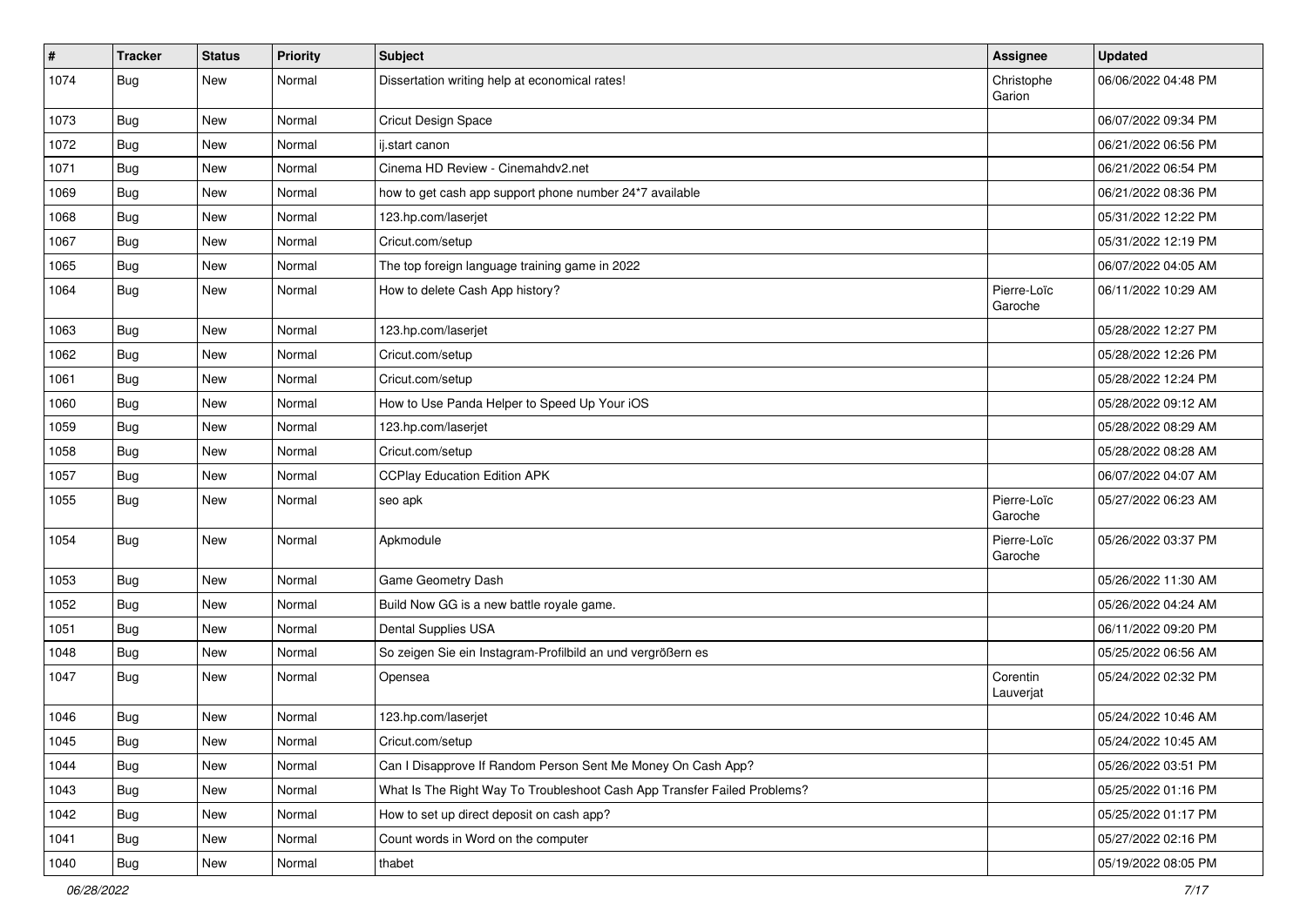| $\vert$ # | Tracker    | <b>Status</b> | <b>Priority</b> | Subject                                                                       | <b>Assignee</b>        | <b>Updated</b>      |
|-----------|------------|---------------|-----------------|-------------------------------------------------------------------------------|------------------------|---------------------|
| 1039      | <b>Bug</b> | New           | Normal          | How to Get Tickmill Bonuses for Free                                          |                        | 05/26/2022 05:43 PM |
| 1038      | <b>Bug</b> | New           | Normal          | How to Fix Canon Printer Offline ISsue                                        | Pierre-Loïc<br>Garoche | 05/27/2022 05:25 AM |
| 1036      | <b>Bug</b> | New           | Normal          | <b>VPS Material</b>                                                           |                        | 05/18/2022 09:34 PM |
| 1035      | <b>Bug</b> | <b>New</b>    | Normal          | how to relieve spam score                                                     | Pierre-Loïc<br>Garoche | 05/18/2022 11:39 AM |
| 1034      | <b>Bug</b> | New           | Normal          | Download Teaching Feeling For Android                                         |                        | 05/20/2022 09:25 AM |
| 1033      | <b>Bug</b> | New           | Normal          | The best slope 2 online games to play right now                               |                        | 05/17/2022 10:55 AM |
| 1032      | <b>Bug</b> | <b>New</b>    | Normal          | How To Play The Wordle Game                                                   |                        | 05/17/2022 10:37 AM |
| 1031      | Bug        | <b>New</b>    | Normal          | <b>IAFT Traders Union</b>                                                     |                        | 05/16/2022 03:14 PM |
| 1030      | <b>Bug</b> | New           | Normal          | <b>IAFT Traders Union</b>                                                     |                        | 05/16/2022 03:13 PM |
| 1029      | <b>Bug</b> | New           | Normal          | 5 Reasons Why People Love Coloring Pages?                                     |                        | 05/16/2022 11:53 AM |
| 1028      | <b>Bug</b> | <b>New</b>    | Normal          | The Best Free Online Game to Play with Friends                                |                        | 05/16/2022 05:00 AM |
| 1027      | <b>Bug</b> | <b>New</b>    | Normal          | Word hurdle: Viral and Fun Online Game                                        |                        | 06/25/2022 06:13 PM |
| 1026      | <b>Bug</b> | <b>New</b>    | Normal          | New Puzzle Game for All Age - Dordle                                          |                        | 06/25/2022 06:17 PM |
| 1025      | Bug        | New           | Normal          | how to change the logo in wordpress                                           |                        | 06/25/2022 06:20 PM |
| 1024      | <b>Bug</b> | New           | Normal          | How to choose the right broker                                                |                        | 06/25/2022 06:23 PM |
| 1023      | <b>Bug</b> | <b>New</b>    | Normal          | Questions That Are Typically Asked About Trap The Cat                         |                        | 05/14/2022 03:51 AM |
| 1022      | Bug        | New           | Normal          | 123.hp.com/laserjet                                                           |                        | 05/13/2022 01:25 PM |
| 1021      | <b>Bug</b> | New           | Normal          | Cricut.com/setup                                                              |                        | 05/26/2022 12:21 AM |
| 1020      | <b>Bug</b> | New           | Normal          | Cricut.com/setup                                                              |                        | 05/13/2022 11:14 AM |
| 1019      | <b>Bug</b> | <b>New</b>    | Normal          | Cricut.com/setup                                                              |                        | 05/13/2022 11:13 AM |
| 1018      | Bug        | <b>New</b>    | Normal          | So erhalten Sie ein kostenloses Hörbuch                                       |                        | 06/27/2022 08:35 PM |
| 1016      | <b>Bug</b> | New           | Normal          | Klondike Solitaire                                                            |                        | 05/12/2022 09:03 AM |
| 1015      | Bug        | New           | Normal          | Is it possible to send books for free?                                        |                        | 05/11/2022 04:05 PM |
| 1014      | <b>Bug</b> | New           | Normal          | how to get chime routing and account number ? chime routing number florida    |                        | 05/11/2022 12:42 PM |
| 1013      | <b>Bug</b> | New           | Normal          | ij.start canon                                                                |                        | 05/11/2022 11:31 AM |
| 1012      | <b>Bug</b> | New           | Normal          | Cricut.com/setup                                                              |                        | 05/11/2022 11:30 AM |
| 1011      | <b>Bug</b> | New           | Normal          | Summary of 10 best coloring apps on phones                                    |                        | 05/11/2022 10:58 AM |
| 1010      | Bug        | New           | Normal          | what are the requirements to borrow money from cash app ? cash app borrow app | Pierre-Loïc<br>Garoche | 05/11/2022 09:29 AM |
| 1009      | <b>Bug</b> | New           | Normal          | How to change routing number on Cash App?                                     |                        | 05/11/2022 07:13 AM |
| 1008      | <b>Bug</b> | New           | Normal          | Who was the first black woman to anchor a newscast?                           |                        | 05/10/2022 03:13 PM |
| 1007      | <b>Bug</b> | New           | Normal          | "ij.start canon                                                               |                        | 05/18/2022 10:40 AM |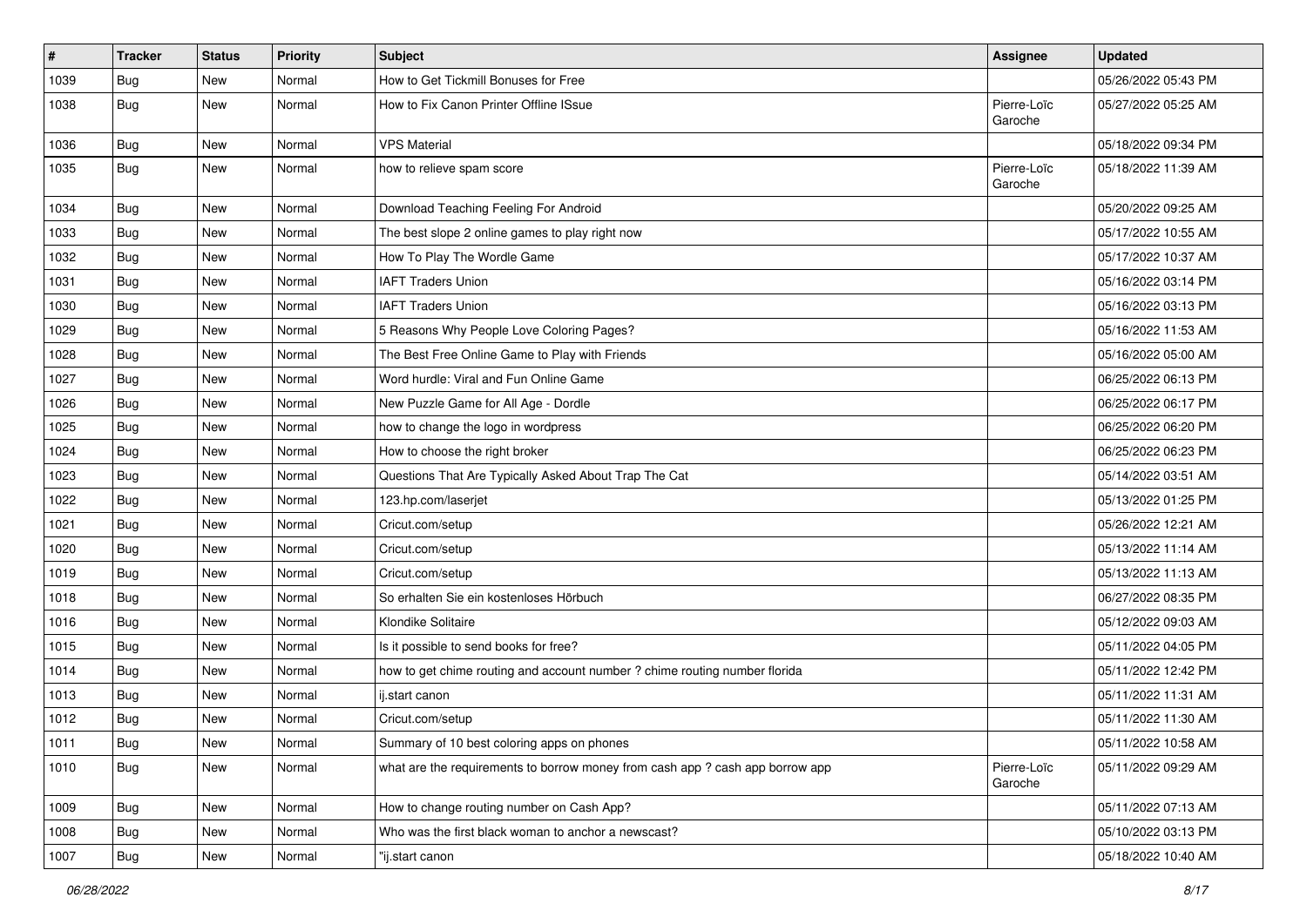| $\sharp$ | Tracker    | <b>Status</b> | <b>Priority</b> | Subject                                                         | Assignee               | <b>Updated</b>      |
|----------|------------|---------------|-----------------|-----------------------------------------------------------------|------------------------|---------------------|
| 1006     | Bug        | New           | Normal          | Cricut.com/setup                                                |                        | 05/10/2022 01:22 PM |
| 1005     | Bug        | New           | High            | Nursing Assignment Help in UK                                   |                        | 05/13/2022 05:33 PM |
| 1004     | <b>Bug</b> | New           | Normal          | you get to pinch and drag a man with a very flexible face       |                        | 05/10/2022 10:59 AM |
| 1003     | <b>Bug</b> | New           | Normal          | Drift F1 is a drifting car game inspired by F1's tracks.        | Pierre-Loïc<br>Garoche | 05/10/2022 10:52 AM |
| 1002     | <b>Bug</b> | New           | Normal          | Chemistry Assignment Help                                       |                        | 06/04/2022 09:58 AM |
| 1001     | Bug        | New           | Normal          | Venmo Keep Saying Error?                                        |                        | 06/27/2022 02:20 AM |
| 1000     | Bug        | New           | Normal          | Super easy way to zoom photos and upload to Instagram           | Christophe<br>Garion   | 05/07/2022 11:06 AM |
| 999      | Bug        | New           | Normal          | Is there a way to find Google Feud answers?                     |                        | 05/07/2022 08:58 AM |
| 998      | <b>Bug</b> | New           | Normal          | Is It Hard to Solve Wordle An                                   |                        | 06/27/2022 12:24 AM |
| 997      | Bug        | New           | Normal          | 123.hp.com/laserjet                                             |                        | 05/06/2022 05:33 AM |
| 996      | Bug        | <b>New</b>    | Normal          | Cricut.com/setup                                                |                        | 06/27/2022 07:12 AM |
| 993      | <b>Bug</b> | New           | Normal          | IO Games Free Online                                            |                        | 06/26/2022 09:41 AM |
| 992      | Bug        | New           | Normal          | So vergrößern Sie Ihr Instagram-Profilbild                      |                        | 06/26/2022 11:29 PM |
| 991      | <b>Bug</b> | New           | Normal          | <b>MDMA MOLLY</b>                                               |                        | 05/03/2022 12:03 AM |
| 990      | <b>Bug</b> | New           | Normal          | Mushrooms                                                       |                        | 06/26/2022 05:41 AM |
| 989      | Bug        | <b>New</b>    | Normal          | Barewoods Wax Cigar                                             |                        | 06/26/2022 09:19 AM |
| 988      | <b>Bug</b> | New           | Normal          | <b>Medicinal Mushrooms</b>                                      |                        | 06/27/2022 09:33 AM |
| 987      | Bug        | New           | Normal          | <b>Medicinal Mushrooms</b>                                      |                        | 06/27/2022 07:13 PM |
| 986      | <b>Bug</b> | New           | Normal          | dbhdsvbhdf                                                      | Christophe<br>Garion   | 06/27/2022 04:12 PM |
| 985      | <b>Bug</b> | <b>New</b>    | Normal          | Find out the vitality of Facebook Phone Number:                 |                        | 06/27/2022 05:39 AM |
| 984      | Bug        | New           | Normal          | How to disable, permanently delete Twitter account on phone, PC |                        | 06/26/2022 08:28 AM |
| 983      | <b>Bug</b> | New           | Normal          | Finding issue in tekken 3 game?                                 |                        | 05/28/2022 02:34 PM |
| 982      | Bug        | <b>New</b>    | Normal          | Five sites that let you download free scenarios for your iPhone |                        | 05/07/2022 09:34 PM |
| 981      | <b>Bug</b> | New           | Normal          | VidMate Mod APK                                                 |                        | 05/06/2022 09:22 AM |
| 980      | <b>Bug</b> | New           | Normal          | Free Gas Cards for the Unemployed                               |                        | 04/28/2022 06:25 AM |
| 979      | Bug        | New           | Normal          | Free Gas Cards for the Unemployed                               |                        | 06/25/2022 09:02 PM |
| 978      | Bug        | New           | Normal          | Delamore Lodge is a place to stay.                              |                        | 06/27/2022 04:57 AM |
| 977      | <b>Bug</b> | New           | Normal          | Fans of the Old Country will like this book.                    |                        | 06/26/2022 05:54 AM |
| 976      | <b>Bug</b> | New           | Normal          | How to delete the cash app account history right now?           | Hamza Bourbouh         | 04/27/2022 09:47 AM |
| 975      | <b>Bug</b> | New           | Normal          | Payback 2 Mod APK                                               |                        | 05/05/2022 10:56 AM |
| 974      | <b>Bug</b> | New           | Normal          | Watch NCAA Football Live Streaming Free                         |                        | 06/26/2022 05:33 PM |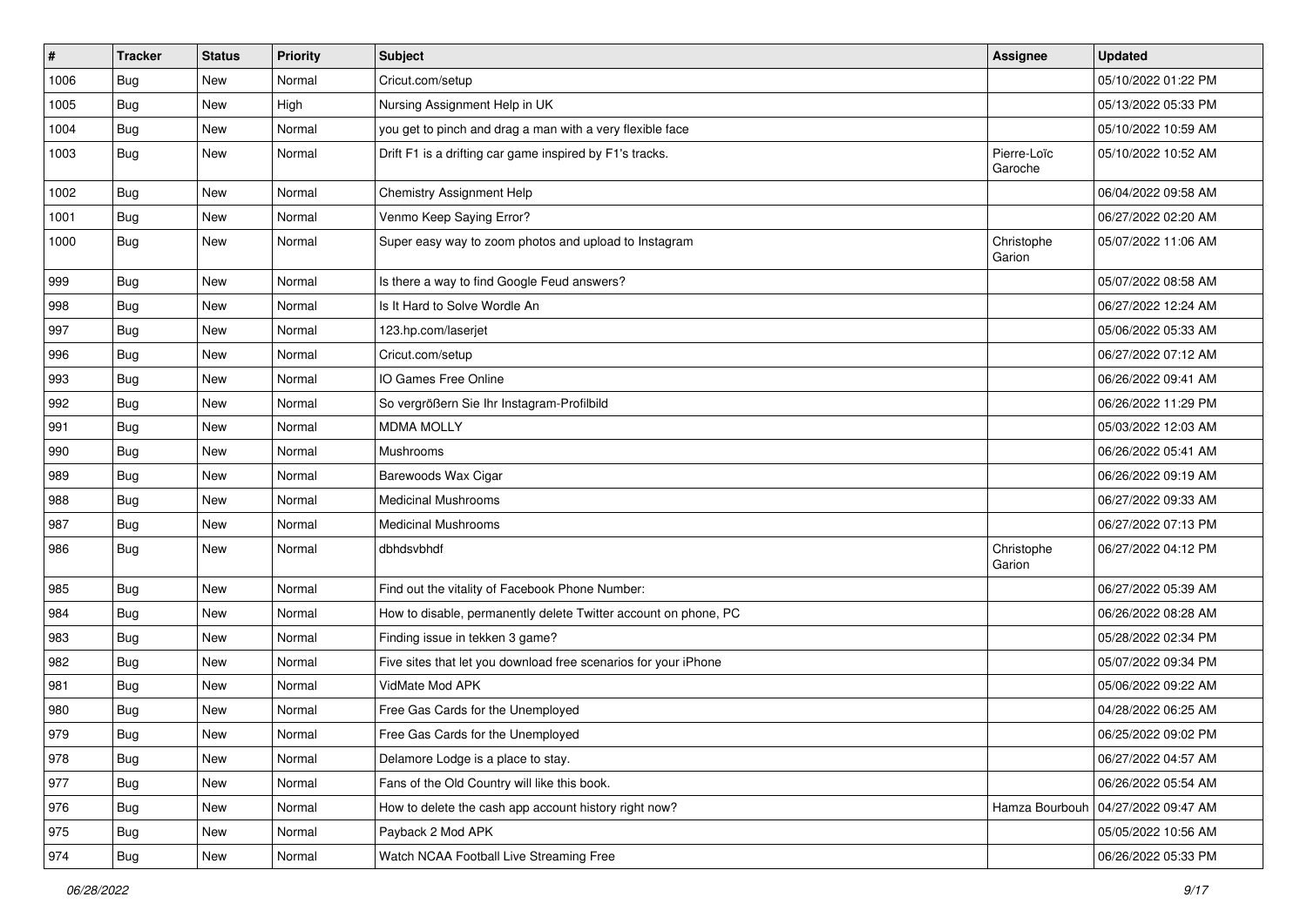| $\vert$ # | <b>Tracker</b> | <b>Status</b> | Priority | <b>Subject</b>                                                                         | <b>Assignee</b>      | <b>Updated</b>      |
|-----------|----------------|---------------|----------|----------------------------------------------------------------------------------------|----------------------|---------------------|
| 972       | Bug            | <b>New</b>    | Normal   | How To Borrow Money From The Cash App? Get To Know About The Same                      |                      | 04/25/2022 07:30 AM |
| 971       | <b>Bug</b>     | New           | Normal   | How Do I Check Balance On Cash App Card With Optimum Ease?                             |                      | 06/27/2022 08:16 PM |
| 970       | Bug            | New           | Normal   | The Amount Of Time Does Cash App Direct Deposit Time Take?                             |                      | 06/26/2022 07:32 PM |
| 969       | <b>Bug</b>     | New           | Normal   | Watch NCAA Football Live Match Free                                                    |                      | 04/23/2022 07:29 AM |
| 966       | Bug            | New           | Normal   | How to Download the Filmes                                                             |                      | 06/27/2022 03:25 AM |
| 965       | Bug            | New           | Normal   | Go with cash app customer service to know where I can load my cash app card            |                      | 04/22/2022 01:07 PM |
| 964       | Bug            | New           | Normal   | Can I Fix Cash App Transfer Failed Issues By Adding Sufficient Funds?                  |                      | 06/26/2022 07:21 AM |
| 962       | <b>Bug</b>     | New           | Normal   | Kostenlose Hörbücher                                                                   |                      | 06/26/2022 10:45 PM |
| 961       | Bug            | New           | Normal   | TeaTv is an Android                                                                    |                      | 06/26/2022 02:02 PM |
| 959       | Bug            | New           | Normal   | Get connected with cash app team-How to get money off cash app at walmart without card |                      | 06/27/2022 08:52 AM |
| 958       | Bug            | New           | Normal   | Avail Cash app support service to know Sutton bank cash app number                     |                      | 06/26/2022 08:46 AM |
| 957       | Bug            | New           | Normal   | From Where I Can Get Cheap Writing Services?                                           |                      | 04/20/2022 05:06 AM |
| 956       | Bug            | <b>New</b>    | Normal   | <b>FNF Free Mods Online</b>                                                            |                      | 06/25/2022 09:59 PM |
| 955       | Bug            | New           | Normal   | How Long Does Verification Take On Cash App If You Apply For The Verification?         | Christophe<br>Garion | 06/25/2022 10:50 PM |
| 954       | <b>Bug</b>     | <b>New</b>    | Normal   | AZ Screen Recorder Mod                                                                 |                      | 06/25/2022 11:24 PM |
| 953       | <b>Bug</b>     | <b>New</b>    | Normal   | Manga Dogs - Read Your Favorite Comics on Your Smartphone                              |                      | 06/27/2022 03:53 PM |
| 952       | Bug            | New           | Normal   | Canon IJ Network Tool                                                                  |                      | 06/26/2022 10:35 AM |
| 951       | <b>Bug</b>     | <b>New</b>    | Normal   | Canon.com/ijsetup                                                                      |                      | 06/27/2022 07:56 PM |
| 950       | <b>Bug</b>     | New           | Normal   | ij.start canon                                                                         |                      | 06/26/2022 04:35 AM |
| 949       | <b>Bug</b>     | <b>New</b>    | Normal   | <b>Educational Games</b>                                                               |                      | 06/15/2022 09:11 PM |
| 948       | Bug            | New           | Normal   | Canon IJ Network Tool                                                                  |                      | 06/27/2022 09:30 PM |
| 947       | <b>Bug</b>     | <b>New</b>    | Normal   | is Disney Now and Disney Plus different?                                               |                      | 04/14/2022 09:53 AM |
| 946       | Bug            | New           | Normal   | What is Plex and Is Plex Legal?                                                        |                      | 06/26/2022 05:23 AM |
| 945       | <b>Bug</b>     | New           | Normal   | TikTok 18 Mod Apk For Your Android                                                     |                      | 04/13/2022 09:32 AM |
| 943       | Bug            | New           | Normal   | ij.start canon                                                                         |                      | 04/13/2022 08:52 AM |
| 942       | <b>Bug</b>     | New           | Normal   | Canon IJ Network Tool                                                                  |                      | 04/13/2022 08:45 AM |
| 941       | Bug            | New           | Normal   | is Disney Now and Disney Plus different?                                               |                      | 06/26/2022 12:10 PM |
| 940       | <b>Bug</b>     | New           | Normal   | What is Plex and Is Plex Legal?                                                        |                      | 06/26/2022 04:50 PM |
| 939       | Bug            | <b>New</b>    | Normal   | Ability to change sound notifications                                                  | Christophe<br>Garion | 06/27/2022 11:29 PM |
| 938       | Bug            | New           | Normal   | Would you like to have your own ringtone                                               | Christophe<br>Garion | 06/26/2022 09:54 PM |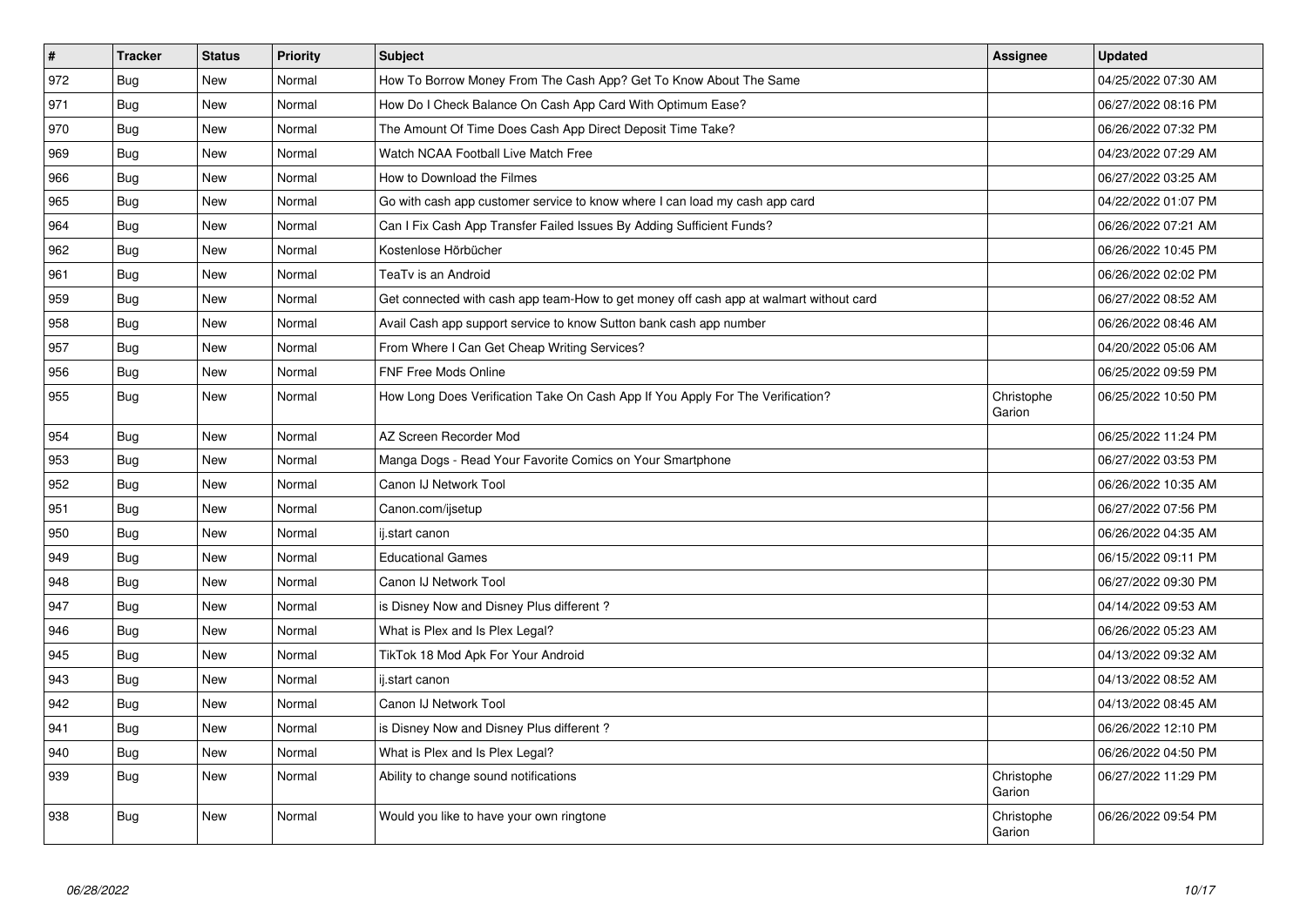| #   | <b>Tracker</b> | <b>Status</b> | <b>Priority</b> | <b>Subject</b>                                                                   | <b>Assignee</b>        | <b>Updated</b>      |
|-----|----------------|---------------|-----------------|----------------------------------------------------------------------------------|------------------------|---------------------|
| 936 | <b>Bug</b>     | New           | Normal          | Avantages de l'extension AliTools pour faire du shopping sur Aliexpress          | Pierre-Loïc<br>Garoche | 04/12/2022 11:35 AM |
| 935 | <b>Bug</b>     | New           | Normal          | MovieBox Pro Apk - Watch Movies and TV Shows on Your Android Phone               |                        | 06/26/2022 04:11 AM |
| 934 | <b>Bug</b>     | New           | Normal          | MovieBox Pro Apk - Watch Movies and TV Shows on Your Android Phone               |                        | 05/10/2022 11:01 AM |
| 933 | Bug            | New           | Normal          | How Can I Watch Movies on My Mobile Phone                                        |                        | 06/24/2022 12:55 AM |
| 932 | <b>Bug</b>     | New           | Normal          | The best epic, long-playing PC games will consume days of your life.             |                        | 05/15/2022 07:44 PM |
| 930 | <b>Bug</b>     | New           | Normal          | The best free games online                                                       |                        | 04/12/2022 09:05 AM |
| 929 | Bug            | New           | Normal          | Canon IJ Network Tool                                                            |                        | 04/12/2022 08:32 AM |
| 928 | <b>Bug</b>     | New           | Normal          | How Does Sutton Bank Cash App Customer Service Help In Answering Your Questions? |                        | 04/12/2022 11:36 AM |
| 926 | Bug            | New           | Normal          | tavor 7                                                                          |                        | 06/22/2022 05:08 PM |
| 925 | <b>Bug</b>     | New           | Normal          | tavor 7                                                                          |                        | 06/15/2022 03:45 AM |
| 924 | <b>Bug</b>     | New           | Normal          | buy tec 9                                                                        |                        | 04/11/2022 02:54 PM |
| 923 | <b>Bug</b>     | New           | Normal          | frenchies for sale                                                               |                        | 04/11/2022 02:35 PM |
| 922 | <b>Bug</b>     | New           | Normal          | Why Is The Need For Assignment Writing Services?                                 |                        | 06/27/2022 10:54 PM |
| 921 | <b>Bug</b>     | New           | Normal          | Canon IJ Network Tool                                                            |                        | 04/11/2022 09:00 AM |
| 920 | <b>Bug</b>     | New           | Normal          | Where I Can Get Essay Writing Services?                                          |                        | 04/11/2022 08:35 AM |
| 918 | <b>Bug</b>     | New           | Normal          | Antivirus for IOS                                                                |                        | 06/16/2022 10:36 PM |
| 917 | Bug            | New           | Normal          | Random Person Sent Me Money on Cash App-find solution?                           |                        | 04/09/2022 12:32 PM |
| 916 | <b>Bug</b>     | New           | Normal          | How long does it take to write a book?                                           |                        | 04/07/2022 12:15 PM |
| 915 | <b>Bug</b>     | New           | Normal          | Finance dissertation writing                                                     |                        | 04/07/2022 09:22 AM |
| 914 | Bug            | New           | Normal          | Wordle: how to play fashion games for free?                                      |                        | 04/07/2022 08:30 AM |
| 913 | <b>Bug</b>     | New           | Normal          | Canon IJ Network Tool                                                            |                        | 04/07/2022 06:21 AM |
| 912 | Bug            | New           | Normal          | Cuphead Mobile Game Review                                                       |                        | 06/09/2022 10:14 AM |
| 911 | <b>Bug</b>     | New           | Normal          | Aluminum Windows & Doors                                                         |                        | 04/06/2022 08:10 PM |
| 910 | <b>Bug</b>     | New           | Normal          | Each content looks unisize or not formated                                       |                        | 04/06/2022 11:21 AM |
| 909 | <b>Bug</b>     | New           | Normal          | Toca Life World APK                                                              |                        | 04/06/2022 04:52 AM |
| 908 | Bug            | New           | Normal          | Toca Life World APK                                                              |                        | 04/06/2022 03:18 AM |
| 907 | <b>Bug</b>     | New           | Normal          | Canon IJ Network Tool                                                            |                        | 04/04/2022 10:43 AM |
| 906 | <b>Bug</b>     | New           | Normal          | How To Change Cash App From Business To Personal Account For Any Reasons?        |                        | 04/04/2022 09:57 AM |
| 905 | Bug            | New           | Normal          | MINI MILITIA MOD APK                                                             |                        | 05/19/2022 01:54 PM |
| 898 | Bug            | New           | Normal          | Shadow Fight 2 Mod APK                                                           |                        | 04/02/2022 09:17 AM |
| 897 | <b>Bug</b>     | New           | Normal          | Slot Pulsa Pragmatic Play                                                        | Xavier Thirioux        | 04/01/2022 12:08 PM |
| 895 | <b>Bug</b>     | New           | Normal          | Cash App Scams                                                                   |                        | 06/18/2022 02:36 PM |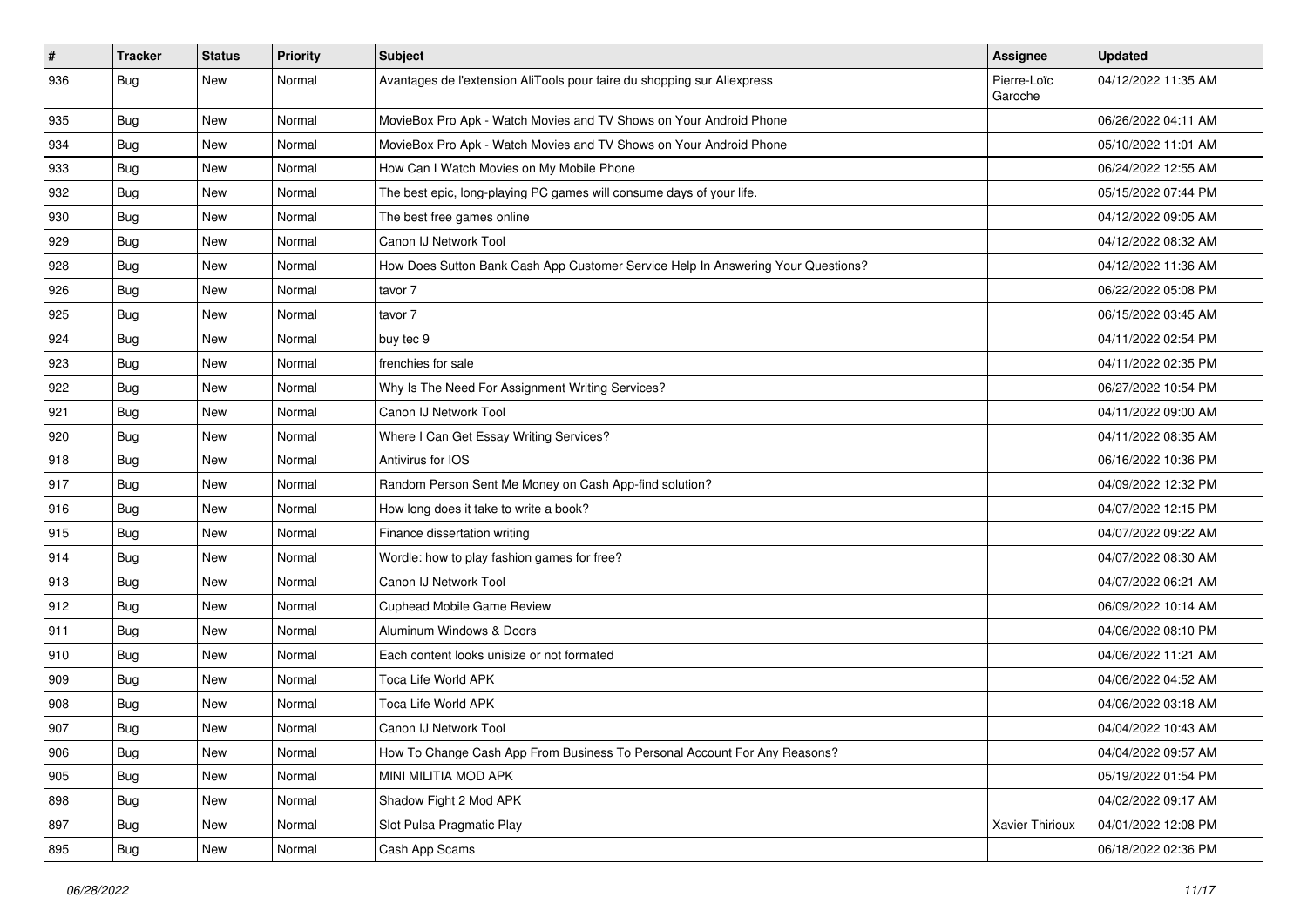| $\vert$ # | <b>Tracker</b> | <b>Status</b> | <b>Priority</b> | Subject                                                                     | Assignee               | <b>Updated</b>      |
|-----------|----------------|---------------|-----------------|-----------------------------------------------------------------------------|------------------------|---------------------|
| 893       | <b>Bug</b>     | New           | Normal          | klingeltone                                                                 |                        | 04/13/2022 11:06 AM |
| 892       | <b>Bug</b>     | <b>New</b>    | Normal          | Good game                                                                   |                        | 04/01/2022 09:15 AM |
| 891       | <b>Bug</b>     | New           | Normal          | The most interesting game today, have you tried it?                         |                        | 04/01/2022 09:17 AM |
| 889       | <b>Bug</b>     | New           | Normal          | What is Plex and how it's work?                                             |                        | 04/01/2022 09:14 AM |
| 888       | <b>Bug</b>     | <b>New</b>    | Normal          | Is the Fox News Channel on Roku free?                                       |                        | 04/25/2022 08:04 AM |
| 887       | <b>Bug</b>     | New           | Normal          | What is Plex and how it's work?                                             |                        | 04/01/2022 09:16 AM |
| 886       | <b>Bug</b>     | <b>New</b>    | Normal          | Is the Fox News Channel on Roku free?                                       |                        | 04/01/2022 09:16 AM |
| 885       | <b>Bug</b>     | New           | Normal          | How to Install the Tele Latino App For Android                              |                        | 03/28/2022 04:10 AM |
| 884       | <b>Bug</b>     | <b>New</b>    | Normal          | Why do Subway Surfers popular                                               |                        | 04/01/2022 09:16 AM |
| 883       | Bug            | <b>New</b>    | Normal          | Langweilen Sie sich jemals bei der gleichen alten Schriftart auf Instagram? |                        | 04/01/2022 09:16 AM |
| 882       | <b>Bug</b>     | New           | Normal          | How to change bank account on cash app?                                     |                        | 04/01/2022 09:16 AM |
| 880       | <b>Bug</b>     | <b>New</b>    | Normal          | Why do Subway Surfers popular                                               |                        | 04/01/2022 09:16 AM |
| 878       | <b>Bug</b>     | New           | Normal          | Wie ist instazoom hilfreich beim Herunterladen von Instagram-Profilbildern  |                        | 04/08/2022 09:28 PM |
| 876       | <b>Bug</b>     | <b>New</b>    | Normal          | Download Full-Size Profile Pictures of Your Favorite Users With InstaDP     |                        | 04/01/2022 09:12 AM |
| 875       | <b>Bug</b>     | <b>New</b>    | Normal          | Red ball game                                                               |                        | 04/01/2022 09:15 AM |
| 874       | <b>Bug</b>     | New           | Normal          | Cómo descargar Minecraft Apk                                                |                        | 06/26/2022 08:01 AM |
| 873       | <b>Bug</b>     | New           | Normal          | Klingeltöne mp3                                                             |                        | 04/13/2022 11:03 AM |
| 872       | <b>Bug</b>     | <b>New</b>    | Normal          | Poppy Playtime Horror Game Free                                             |                        | 04/01/2022 09:11 AM |
| 870       | Bug            | <b>New</b>    | Normal          | <b>Mahjong Solitaire</b>                                                    |                        | 04/01/2022 09:12 AM |
| 869       | <b>Bug</b>     | <b>New</b>    | Normal          | Sonnerie Post Malone 2022                                                   |                        | 04/13/2022 11:05 AM |
| 867       | <b>Bug</b>     | New           | Low             | cheap Yeezys                                                                | Pierre-Loïc<br>Garoche | 04/01/2022 09:12 AM |
| 865       | <b>Bug</b>     | New           | Normal          | Canon IJ Printer Utility                                                    |                        | 05/18/2022 07:24 PM |
| 864       | <b>Bug</b>     | New           | Normal          | Canon IJ Network Tool                                                       |                        | 04/01/2022 09:14 AM |
| 863       | Bug            | New           | Normal          | Canon IJ Network Tool                                                       |                        | 04/01/2022 09:12 AM |
| 862       | <b>Bug</b>     | <b>New</b>    | Normal          | none                                                                        |                        | 04/01/2022 09:11 AM |
| 860       | <b>Bug</b>     | New           | Normal          | pokemon guide                                                               | Pierre-Loïc<br>Garoche | 06/18/2022 08:18 PM |
| 859       | <b>Bug</b>     | New           | Normal          | Canon IJ Network Tool                                                       |                        | 04/01/2022 09:13 AM |
| 858       | <b>Bug</b>     | New           | Normal          | opourid                                                                     | Christophe<br>Garion   | 04/01/2022 09:13 AM |
| 857       | Bug            | New           | Normal          | Welcome to the world of classic retro games                                 |                        | 04/01/2022 09:13 AM |
| 856       | <b>Bug</b>     | New           | Normal          | Online Classes Assistance Help For Student                                  |                        | 04/01/2022 09:13 AM |
| 855       | Bug            | New           | Normal          | Online Classes Assistance Help For Student                                  |                        | 04/01/2022 09:13 AM |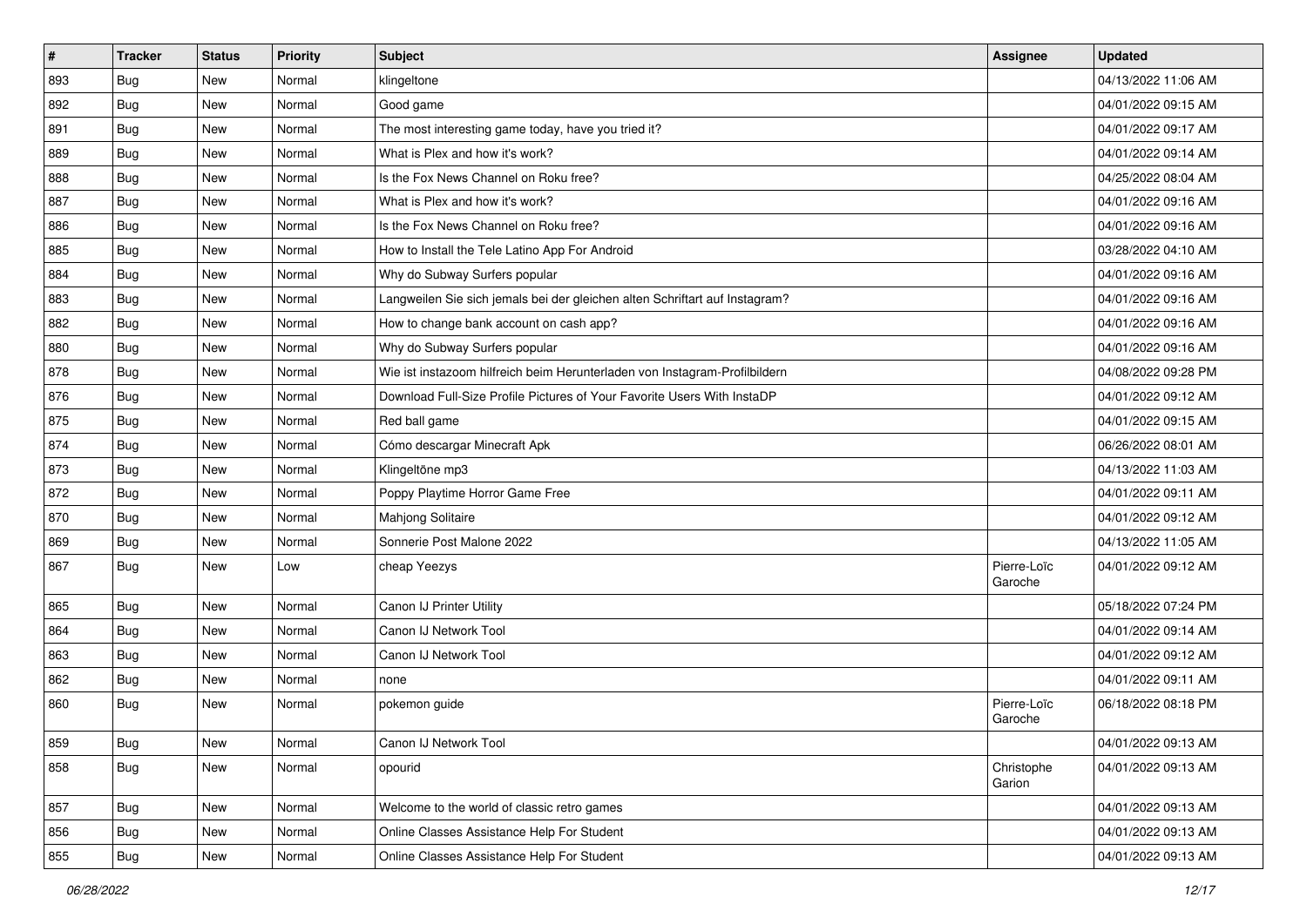| #   | <b>Tracker</b> | <b>Status</b> | <b>Priority</b> | Subject                                                                          | Assignee               | <b>Updated</b>      |
|-----|----------------|---------------|-----------------|----------------------------------------------------------------------------------|------------------------|---------------------|
| 854 | <b>Bug</b>     | New           | Normal          | How To Resolve Password Problems Through Facebook Customer Service?              |                        | 04/09/2022 06:11 PM |
| 853 | Bug            | <b>New</b>    | Normal          | what is dr laser                                                                 |                        | 04/01/2022 09:13 AM |
| 852 | Bug            | New           | Normal          | How to cancel your French Bee flight within 24 hours?                            |                        | 04/01/2022 09:13 AM |
| 851 | <b>Bug</b>     | New           | Normal          | Laden Sie den kostenlosen MP3-Klingelton für Ihr Mobiltelefon herunter           |                        | 04/01/2022 09:14 AM |
| 850 | <b>Bug</b>     | New           | Normal          | Puppy Playtime APK Android                                                       |                        | 04/01/2022 09:14 AM |
| 849 | <b>Bug</b>     | New           | Normal          | FutEmax App Apk - Watch Soccer, Fantasy Football, And More On Your Mobile Device |                        | 04/01/2022 09:04 AM |
| 844 | <b>Bug</b>     | New           | Normal          | To know Chime Routing Number call on the helpline number                         |                        | 04/01/2022 08:58 AM |
| 843 | Bug            | <b>New</b>    | Normal          | Canon IJ Network Tool                                                            |                        | 04/01/2022 08:58 AM |
| 842 | Bug            | New           | Normal          | Join the fun game                                                                |                        | 04/01/2022 08:58 AM |
| 841 | Bug            | <b>New</b>    | Normal          | How do I activate FOX NOW?                                                       |                        | 04/01/2022 08:58 AM |
| 840 | <b>Bug</b>     | New           | Normal          | Is Tubi really free and legal?                                                   |                        | 04/01/2022 08:58 AM |
| 839 | <b>Bug</b>     | New           | Normal          | How do I activate FOX NOW?                                                       |                        | 04/01/2022 08:58 AM |
| 838 | Bug            | <b>New</b>    | Normal          | Celebrity Hunter Mod apk - Como instalá-lo                                       |                        | 04/01/2022 08:58 AM |
| 837 | <b>Bug</b>     | New           | Normal          | To Create An Instagram Story                                                     | Pierre-Loïc<br>Garoche | 04/01/2022 08:58 AM |
| 836 | <b>Bug</b>     | <b>New</b>    | Normal          | What Is The Required Amount To Pay As Cash App Clearance Fee?                    |                        | 04/01/2022 09:00 AM |
| 835 | <b>Bug</b>     | New           | Normal          | Build your strong army with Taming io                                            |                        | 04/01/2022 08:59 AM |
| 834 | Bug            | <b>New</b>    | Normal          | Grasp the secret to relieve stress and fatigue                                   |                        | 04/01/2022 08:57 AM |
| 833 | <b>Bug</b>     | New           | Normal          | Does Direct Deposit Hit Chime- seek Chime Customer Service                       |                        | 04/01/2022 08:59 AM |
| 832 | <b>Bug</b>     | New           | Normal          | Choque Royale Mod Apk                                                            |                        | 04/01/2022 08:59 AM |
| 831 | <b>Bug</b>     | <b>New</b>    | Normal          | Build and shoot                                                                  |                        | 05/29/2022 04:47 PM |
| 830 | <b>Bug</b>     | New           | Normal          | Poppy Playtime APK                                                               |                        | 06/27/2022 10:31 PM |
| 829 | <b>Bug</b>     | New           | Normal          | Write My Dissertation For Me UK                                                  | Pierre-Loïc<br>Garoche | 06/26/2022 04:13 AM |
| 828 | <b>Bug</b>     | <b>New</b>    | Normal          | Nursery management                                                               |                        | 06/13/2022 08:55 AM |
| 827 | <b>Bug</b>     | New           | Normal          | Come To Know The Required Steps To Unlock Cash App Account                       |                        | 04/01/2022 08:59 AM |
| 826 | <b>Bug</b>     | New           | Normal          | How to Dowload MXL TV Premium                                                    |                        | 05/26/2022 03:34 PM |
| 825 | <b>Bug</b>     | New           | Normal          | Lucky Patcher Download                                                           |                        | 06/26/2022 06:09 PM |
| 822 | Bug            | New           | Normal          | Dowload Your Boyfriend Game                                                      |                        | 06/27/2022 09:48 AM |
| 821 | Bug            | <b>New</b>    | Normal          | Nicoo - A Review of the Popular Battle Royale Game                               |                        | 04/01/2022 08:56 AM |
| 820 | Bug            | <b>New</b>    | Normal          | Metal Slug Apk para Android                                                      |                        | 06/27/2022 07:22 PM |
| 819 | <b>Bug</b>     | New           | Normal          | Metal Slug Apk para Android                                                      |                        | 06/27/2022 09:35 AM |
| 818 | <b>Bug</b>     | New           | Normal          | Have you ever played a basketball game?                                          | Corentin<br>Lauverjat  | 04/01/2022 08:55 AM |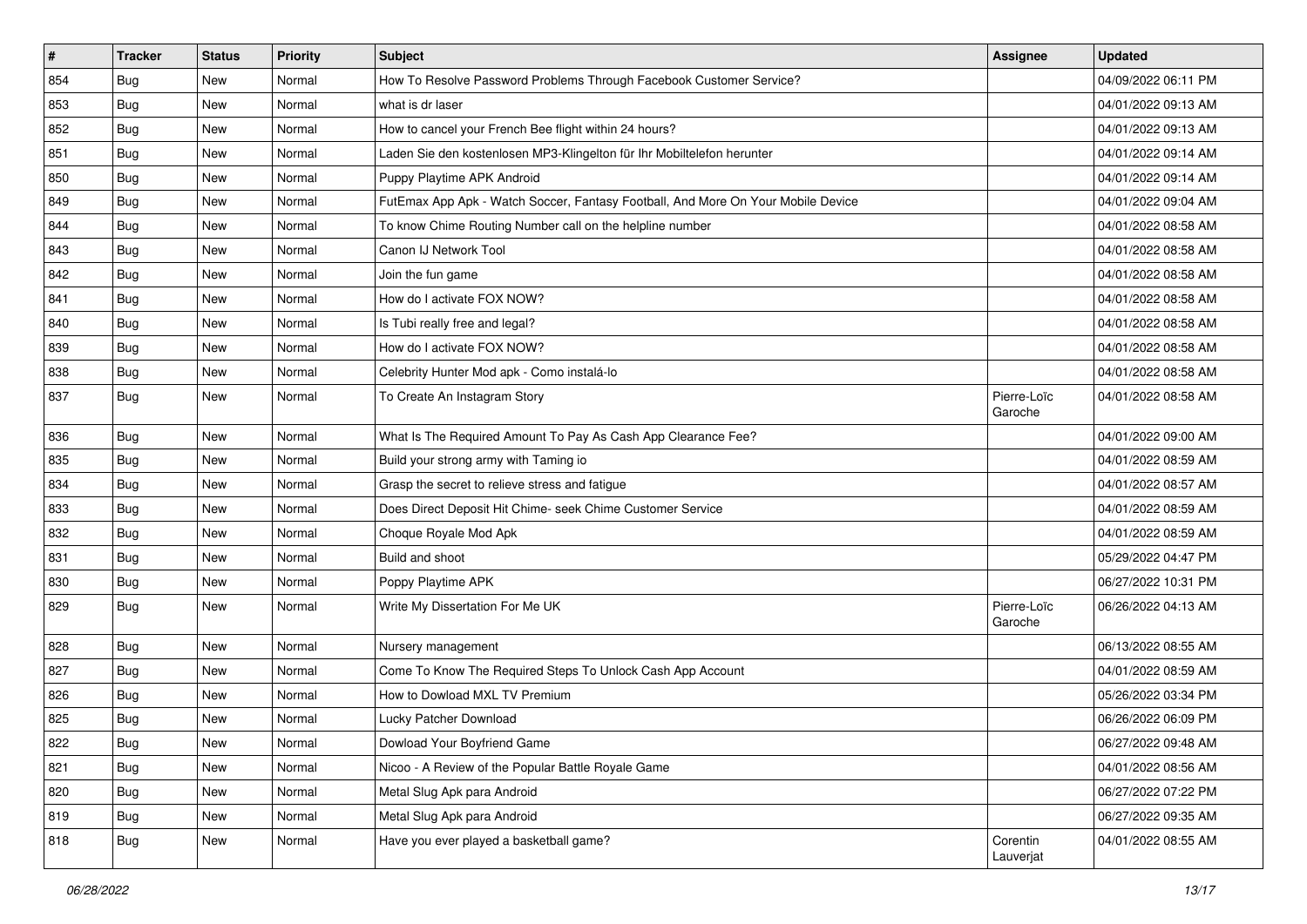| $\vert$ # | <b>Tracker</b> | <b>Status</b> | <b>Priority</b> | <b>Subject</b>                                                                | Assignee               | <b>Updated</b>      |
|-----------|----------------|---------------|-----------------|-------------------------------------------------------------------------------|------------------------|---------------------|
| 817       | Bug            | New           | Normal          | Pacman 30th Anniversary                                                       |                        | 06/27/2022 11:47 AM |
| 816       | Bug            | <b>New</b>    | Normal          | Play Scribble io fun with everyone                                            |                        | 06/28/2022 12:09 AM |
| 815       | Bug            | New           | Normal          | how do i call cash app customer service                                       | Xavier Thirioux        | 06/26/2022 10:54 PM |
| 814       | Bug            | <b>New</b>    | Normal          | Stage Fright Cure                                                             | Pierre-Loïc<br>Garoche | 06/28/2022 12:31 AM |
| 811       | Bug            | <b>New</b>    | Normal          | Canon IJ Network Tool                                                         |                        | 06/26/2022 12:58 PM |
| 809       | Bug            | New           | Normal          | Smash Karts - immerse yourself in the exciting race                           |                        | 06/26/2022 04:49 PM |
| 808       | <b>Bug</b>     | <b>New</b>    | Normal          | Sinnvolle Guten-Morgen-Grüße                                                  |                        | 06/27/2022 05:41 AM |
| 807       | Bug            | <b>New</b>    | Normal          | 1v1Battle is a strategic action 'Build and shoot' game                        |                        | 06/27/2022 06:52 AM |
| 805       | Bug            | <b>New</b>    | Normal          | Ketamine Online Store                                                         | Christophe<br>Garion   | 06/27/2022 05:01 AM |
| 804       | <b>Bug</b>     | New           | Normal          | Review                                                                        |                        | 06/27/2022 08:38 PM |
| 802       | Bug            | <b>New</b>    | Normal          | Who Is an ETL Engineer                                                        |                        | 06/26/2022 05:48 PM |
| 801       | Bug            | New           | Normal          | Who Is an ETL Engineer                                                        |                        | 06/27/2022 12:25 PM |
| 800       | <b>Bug</b>     | <b>New</b>    | Normal          | Who Is an ETL Engineer                                                        |                        | 06/25/2022 10:31 PM |
| 799       | Bug            | <b>New</b>    | Normal          | Who Is an ETL Engineer                                                        |                        | 06/27/2022 11:07 AM |
| 798       | <b>Bug</b>     | <b>New</b>    | Normal          | Who Is an ETL Engineer                                                        |                        | 06/27/2022 09:48 AM |
| 797       | <b>Bug</b>     | <b>New</b>    | Normal          | Psychedelic                                                                   | Christophe<br>Garion   | 06/27/2022 06:07 AM |
| 796       | Bug            | <b>New</b>    | Normal          | How Does Cash App ++ actually work and What is the process of it              |                        | 06/22/2022 07:03 AM |
| 795       | <b>Bug</b>     | New           | Normal          | Drift Boss - Exciting Race                                                    |                        | 06/26/2022 06:32 PM |
| 792       | Bug            | <b>New</b>    | Normal          | What is Google Camera Mod?                                                    |                        | 06/27/2022 10:20 AM |
| 791       | Bug            | New           | Normal          | Samsnung TV Plus is not working                                               |                        | 04/01/2022 09:03 AM |
| 790       | Bug            | New           | Normal          | My app                                                                        |                        | 04/01/2022 09:03 AM |
| 789       | Bug            | New           | Normal          | Full version                                                                  |                        | 06/27/2022 01:00 PM |
| 788       | <b>Bug</b>     | New           | Normal          | Intro Maker Mod APK                                                           |                        | 06/26/2022 11:01 AM |
| 787       | Bug            | New           | Normal          | <b>Assured Assignment Help</b>                                                |                        | 06/27/2022 05:19 PM |
| 786       | <b>Bug</b>     | New           | Normal          | Best Assignment Help in Australia & UK                                        |                        | 06/21/2022 09:28 PM |
| 785       | Bug            | New           | Normal          | How To Get Money Off Cash App Without Card Or With A Card?                    |                        | 06/27/2022 08:28 AM |
| 784       | <b>Bug</b>     | <b>New</b>    | Normal          | How To Add Money On Cash App Card And Check The Funds?                        |                        | 06/26/2022 01:43 PM |
| 783       | Bug            | <b>New</b>    | Normal          | How Do I Determine The Reasons And Solutions To Fix Cash App Transfer Failed? |                        | 06/27/2022 08:58 PM |
| 782       | Bug            | New           | Normal          | Comment faire une sonnerie téléphonique                                       |                        | 06/27/2022 11:56 PM |
| 781       | <b>Bug</b>     | New           | Normal          | Free Whatsapp Group to Join                                                   |                        | 06/25/2022 01:25 AM |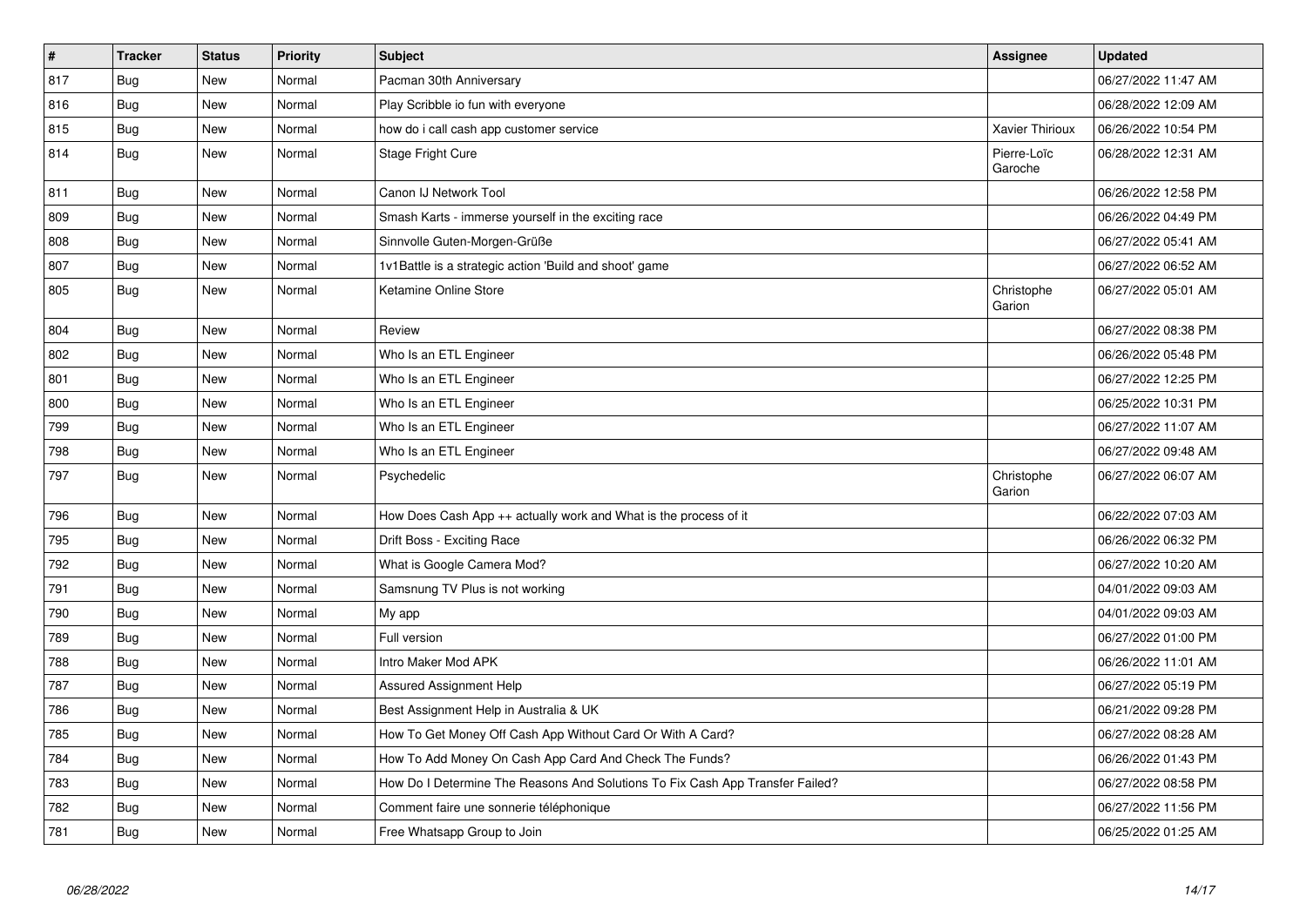| $\pmb{\#}$ | <b>Tracker</b> | <b>Status</b> | <b>Priority</b> | <b>Subject</b>                                                                                      | Assignee               | <b>Updated</b>      |
|------------|----------------|---------------|-----------------|-----------------------------------------------------------------------------------------------------|------------------------|---------------------|
| 780        | <b>Bug</b>     | New           | Normal          | Best Whatsapp Modified APKs                                                                         | Pierre-Loïc<br>Garoche | 06/27/2022 05:38 AM |
| 777        | <b>Bug</b>     | New           | Normal          | Obtain driving instructions using Google Maps.                                                      |                        | 06/27/2022 09:05 PM |
| 776        | Bug            | New           | Normal          | Wibargain                                                                                           |                        | 06/17/2022 08:52 PM |
| 775        | Bug            | <b>New</b>    | Normal          | cash app                                                                                            |                        | 02/14/2022 08:20 AM |
| 774        | Bug            | New           | Normal          | Follow proper initiatives                                                                           |                        | 06/27/2022 07:54 PM |
| 773        | <b>Bug</b>     | New           | Normal          | Spades - Play online free                                                                           |                        | 06/26/2022 07:18 PM |
| 772        | Bug            | New           | Normal          | united airlines baggage policy                                                                      |                        | 06/27/2022 10:53 PM |
| 771        | <b>Bug</b>     | New           | Normal          | united airlines baggage policy                                                                      |                        | 06/26/2022 07:19 AM |
| 770        | <b>Bug</b>     | <b>New</b>    | Normal          | Canon IJ Network Tool                                                                               |                        | 06/27/2022 11:57 AM |
| 769        | Bug            | New           | Normal          | check my cash app                                                                                   |                        | 06/26/2022 08:33 PM |
| 768        | <b>Bug</b>     | New           | Normal          | Where can you buy best jackets online?                                                              |                        | 06/26/2022 01:50 PM |
| 767        | Bug            | New           | Normal          | apkmod                                                                                              |                        | 06/26/2022 07:59 AM |
| 766        | Bug            | New           | Normal          | Pobreflix Mod APK Review                                                                            |                        | 06/23/2022 01:39 AM |
| 765        | Bug            | New           | Normal          | Follow proper initiatives to check my cash app                                                      |                        | 06/25/2022 10:08 AM |
| 764        | Bug            | New           | Normal          | What is available to see what I can watch HBO Max?                                                  |                        | 06/26/2022 08:52 PM |
| 763        | <b>Bug</b>     | New           | High            | How to Make a Ringtone on Your iPhone                                                               |                        | 06/27/2022 04:16 PM |
| 762        | Bug            | New           | Normal          | How To Add Money To A Cash App Card If Struggling With Low Amount?                                  |                        | 06/27/2022 09:58 PM |
| 761        | Bug            | New           | Normal          | What is it about basketball that makes it so popular in the United States?                          | Corentin<br>Lauverjat  | 06/27/2022 08:40 PM |
| 760        | Bug            | New           | Normal          | apkmod                                                                                              |                        | 06/27/2022 04:13 PM |
| 759        | <b>Bug</b>     | New           | Normal          | Canon IJ Network Tool                                                                               | Pierre-Loïc<br>Garoche | 06/26/2022 01:17 PM |
| 758        | Bug            | New           | Normal          | How Do I Study Consistently For Hours?                                                              |                        | 06/27/2022 12:49 AM |
| 757        | <b>Bug</b>     | New           | Normal          | Why Is Issue of Car Maintenance so Famous for the Consumers?                                        |                        | 04/01/2022 09:01 AM |
| 754        | <b>Bug</b>     | New           | Normal          | Cómo descargar tonos gratis de teléfono celular                                                     |                        | 06/26/2022 01:56 PM |
| 753        | Bug            | New           | Normal          | onlineessaygrader                                                                                   |                        | 04/01/2022 09:01 AM |
| 752        | <b>Bug</b>     | New           | Normal          | Plagerism checker                                                                                   |                        | 06/26/2022 06:33 PM |
| 750        | Bug            | New           | Normal          | Create a Report Template                                                                            |                        | 06/26/2022 04:27 PM |
| 749        | <b>Bug</b>     | New           | Normal          | The Best Bubble Shooter Game for Android                                                            |                        | 06/26/2022 12:12 PM |
| 748        | <b>Bug</b>     | New           | Normal          | Il y a quelques façons d'obtenir des sonneries gratuites pour votre iPhone                          |                        | 06/26/2022 11:24 PM |
| 747        | <b>Bug</b>     | New           | Normal          | How to Install Tyflex Plus on Your Android Device                                                   |                        | 06/26/2022 08:16 AM |
| 744        | Bug            | New           | Normal          | <b>Pixel Survive</b>                                                                                |                        | 04/01/2022 09:02 AM |
| 743        | Bug            | New           | Normal          | They promote 'pixel art' contests and a 'game jam' related to the work and figure of Carlos Casares |                        | 04/15/2022 09:12 PM |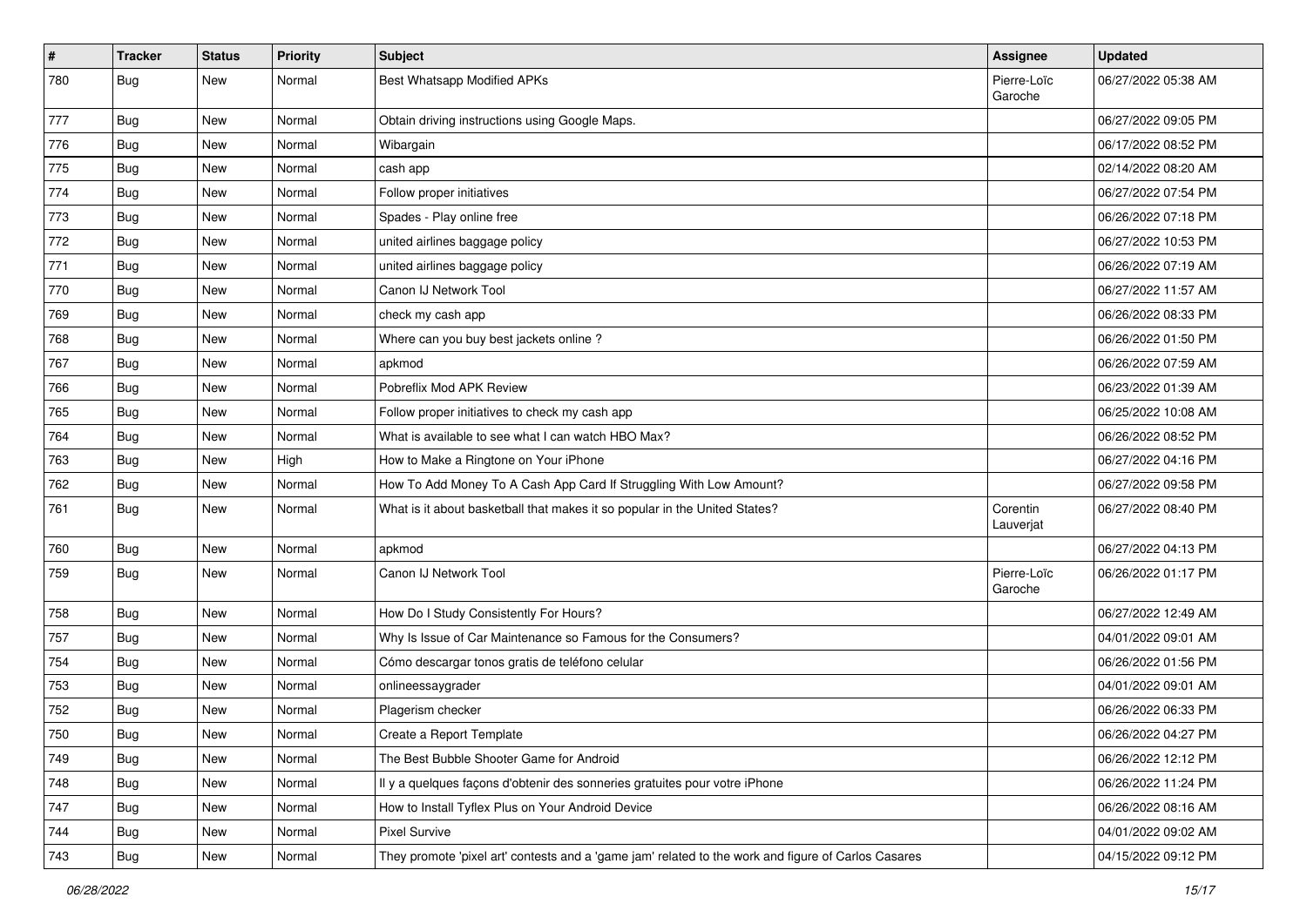| $\vert$ # | <b>Tracker</b> | <b>Status</b> | <b>Priority</b> | Subject                                                                             | <b>Assignee</b>        | <b>Updated</b>      |
|-----------|----------------|---------------|-----------------|-------------------------------------------------------------------------------------|------------------------|---------------------|
| 742       | <b>Bug</b>     | New           | Normal          | How Long Does Cash App Support Take To Respond For A Better Support?                |                        | 06/25/2022 11:00 PM |
| 741       | Bug            | New           | Normal          | <b>Blockchain Technology Solutions</b>                                              |                        | 06/26/2022 02:19 AM |
| 739       | Bug            | New           | Normal          | law dissertation help                                                               |                        | 06/27/2022 06:12 PM |
| 738       | Bug            | New           | Normal          | How Much Amount Do I Get Using The Referral Code For Cash App?                      |                        | 06/27/2022 03:58 PM |
| 737       | Bug            | New           | Normal          | How Do I Talk To A Live Person At Facebook If Anything Is Doubtful?                 |                        | 06/27/2022 09:59 PM |
| 736       | <b>Bug</b>     | New           | Normal          | I Want to Edit in My Website (transfer-factor.net) Unfortunately, Unable to Edit It |                        | 06/24/2022 07:32 AM |
| 735       | Bug            | New           | Normal          | A quick fix of how to get money back from cash app stocks                           |                        | 06/26/2022 01:31 PM |
| 734       | <b>Bug</b>     | <b>New</b>    | Normal          | DR. STRANGE: Multiverse of Scheduling Madness!                                      |                        | 04/01/2022 09:33 AM |
| 733       | Bug            | New           | Normal          | How does one go about getting a book deal?                                          |                        | 04/01/2022 09:33 AM |
| 732       | Bug            | <b>New</b>    | Normal          | Get rectifications steps about why cash app transfer failed                         |                        | 06/26/2022 03:28 PM |
| 731       | <b>Bug</b>     | New           | Normal          | Avail Of Cash App Customer Service If Unable To Down Cash App Mobile App?           |                        | 06/25/2022 08:36 PM |
| 730       | Bug            | New           | Normal          | Canon IJ Network Tool                                                               |                        | 06/26/2022 05:51 PM |
| 729       | Bug            | <b>New</b>    | Normal          | Canon IJ Network Tool                                                               |                        | 04/01/2022 09:33 AM |
| 728       | Bug            | New           | Normal          | Will Cash App refund money if scammed? Hitches With Optimum Ease                    |                        | 06/26/2022 06:15 AM |
| 727       | <b>Bug</b>     | New           | Normal          | Drive for speed simulator mod apk                                                   | Pierre-Loïc<br>Garoche | 06/27/2022 06:33 AM |
| 726       | Bug            | <b>New</b>    | Normal          | Mobile Application Development Services                                             |                        | 06/27/2022 09:10 AM |
| 724       | Bug            | New           | Normal          | Dial Chime Customer support number for a quick response                             |                        | 06/27/2022 03:15 PM |
| 723       | <b>Bug</b>     | New           | High            | The best horror game in 2021                                                        | Christophe<br>Garion   | 06/27/2022 05:28 AM |
| 722       | Bug            | New           | Normal          | Vergrößern Sie Instagram-Fotos mit instazoom                                        | Christophe<br>Garion   | 06/27/2022 07:54 AM |
| 721       | Bug            | New           | Normal          | Cómo instalar un Mod Apk                                                            |                        | 06/24/2022 09:39 PM |
| 720       | Bug            | New           | Normal          | How does Cash App Phone Number provide a quick treatment?                           |                        | 06/27/2022 08:02 AM |
| 719       | <b>Bug</b>     | New           | Normal          | How Do I Send \$5000 Through Cash App Account With Ease?                            |                        | 06/26/2022 10:14 PM |
| 718       | <b>Bug</b>     | New           | High            | Solve Complex Accounting Assignments                                                | Hamza Bourbouh         | 06/27/2022 08:38 PM |
| 717       | Bug            | New           | Normal          | Disney Plus Apk - Watch Movies and TV Shows on Your Device                          |                        | 06/27/2022 11:38 PM |
| 716       | Bug            | New           | Normal          | La celebración de un BabyShower.                                                    |                        | 06/27/2022 12:29 PM |
| 715       | <b>Bug</b>     | New           | Normal          | Puppy Playtime Descargar gratis                                                     |                        | 06/27/2022 01:57 PM |
| 714       | <b>Bug</b>     | New           | Normal          | Cuevana 3 Premium - Enjoy Your Favorite Movies and TV Shows on Your Smart TV        |                        | 06/27/2022 11:43 PM |
| 713       | Bug            | New           | High            | Why Cupcake 2048 is a addictive game?                                               | Pierre-Loïc<br>Garoche | 04/01/2022 09:34 AM |
| 712       | <b>Bug</b>     | New           | Normal          | <b>Tips and Tricks</b>                                                              |                        | 06/26/2022 04:19 PM |
| 711       | <b>Bug</b>     | New           | Normal          | Human Fall Flat Apk Download                                                        |                        | 06/25/2022 09:44 AM |